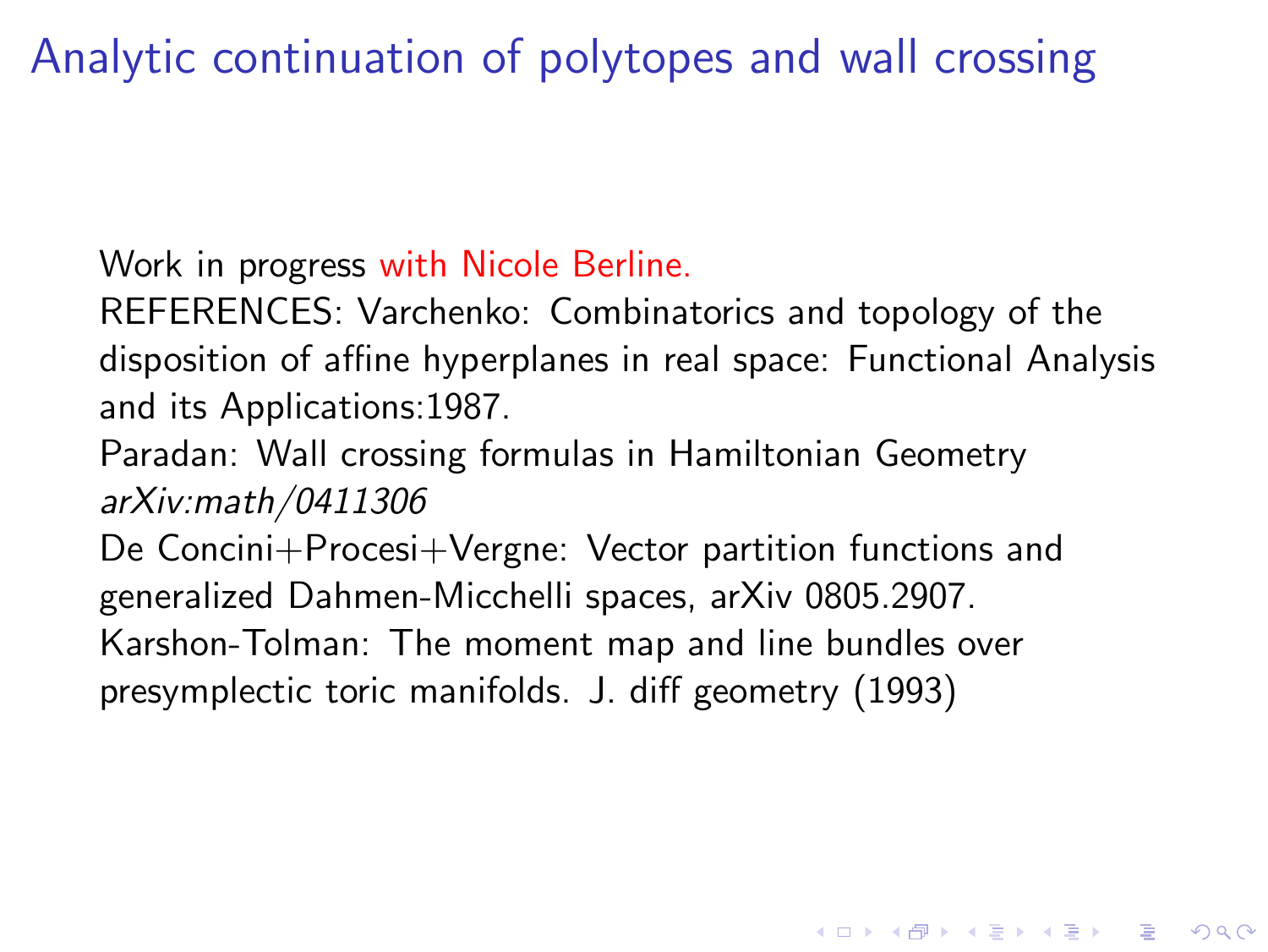We define a set theoretic "analytic" continuation of a simple polytope.

For the regular values of the parameter, our construction coincides with the "combinatorial connection" introduced by Varchenko on "mirages".

We study what happens to the polytope when reaching a wall, and crossing it.

**KOD KARD KED KED E VOOR**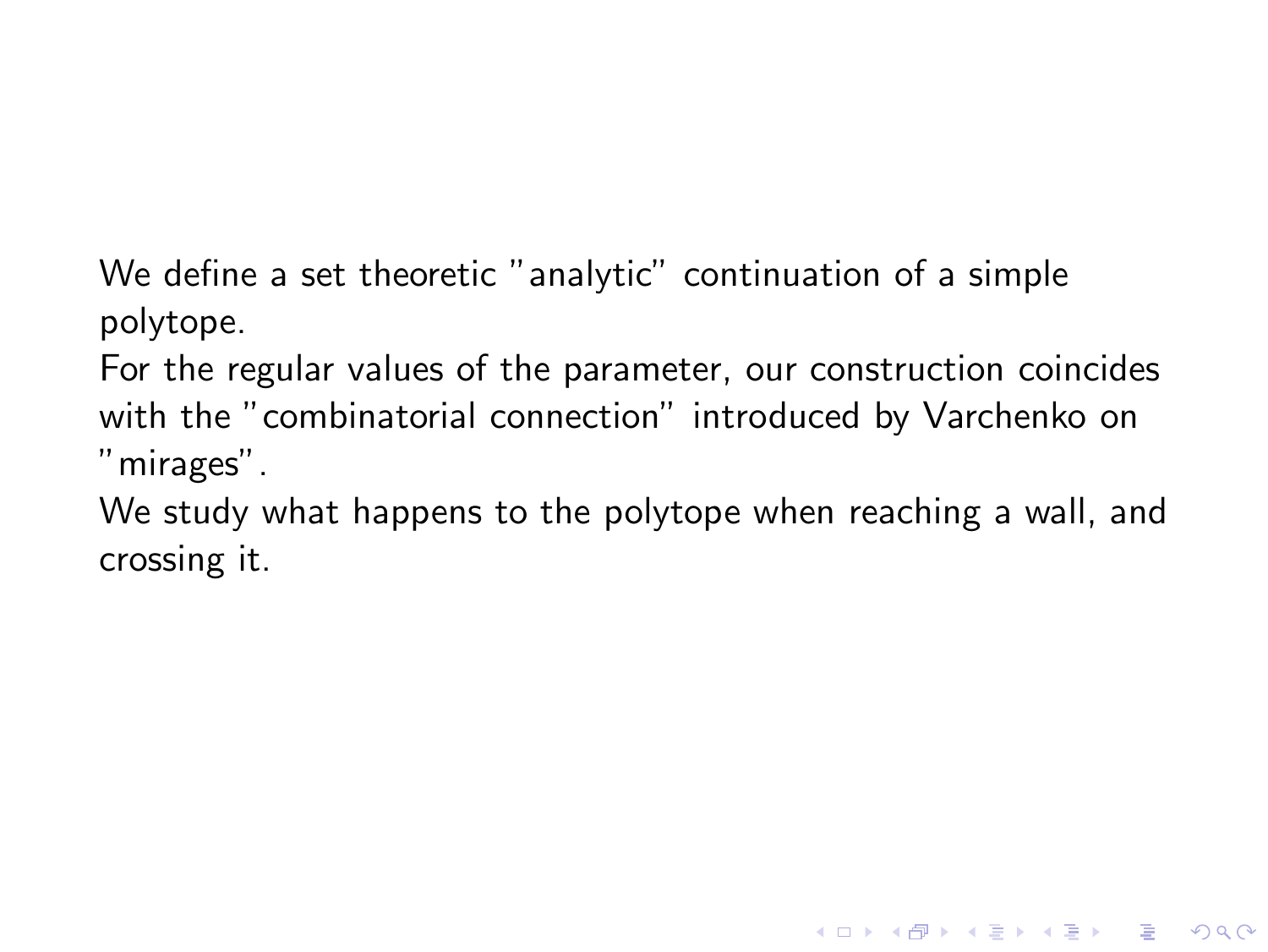Let *V* be a real vector space, and let  $[\alpha_1, \alpha_2, \ldots, \alpha_N]$  be a sequence of linear forms on *V* . Consider on *V* an arrangement of affine hyperplanes given by the equations  $\langle \alpha_j , x \rangle - z_j = 0.$  Assume that for a particular value *z* 0 , the set

$$
\mathfrak{p}(z^0) = \{v; \langle \alpha_j, v \rangle \leq z_j^0, 1 \leq j \leq N\}
$$

**A O A G A 4 O A C A G A 4 O A 4 O A A C A** 

is non empty, and that  $\mathfrak{p}(z^0)$  is a simple polytope.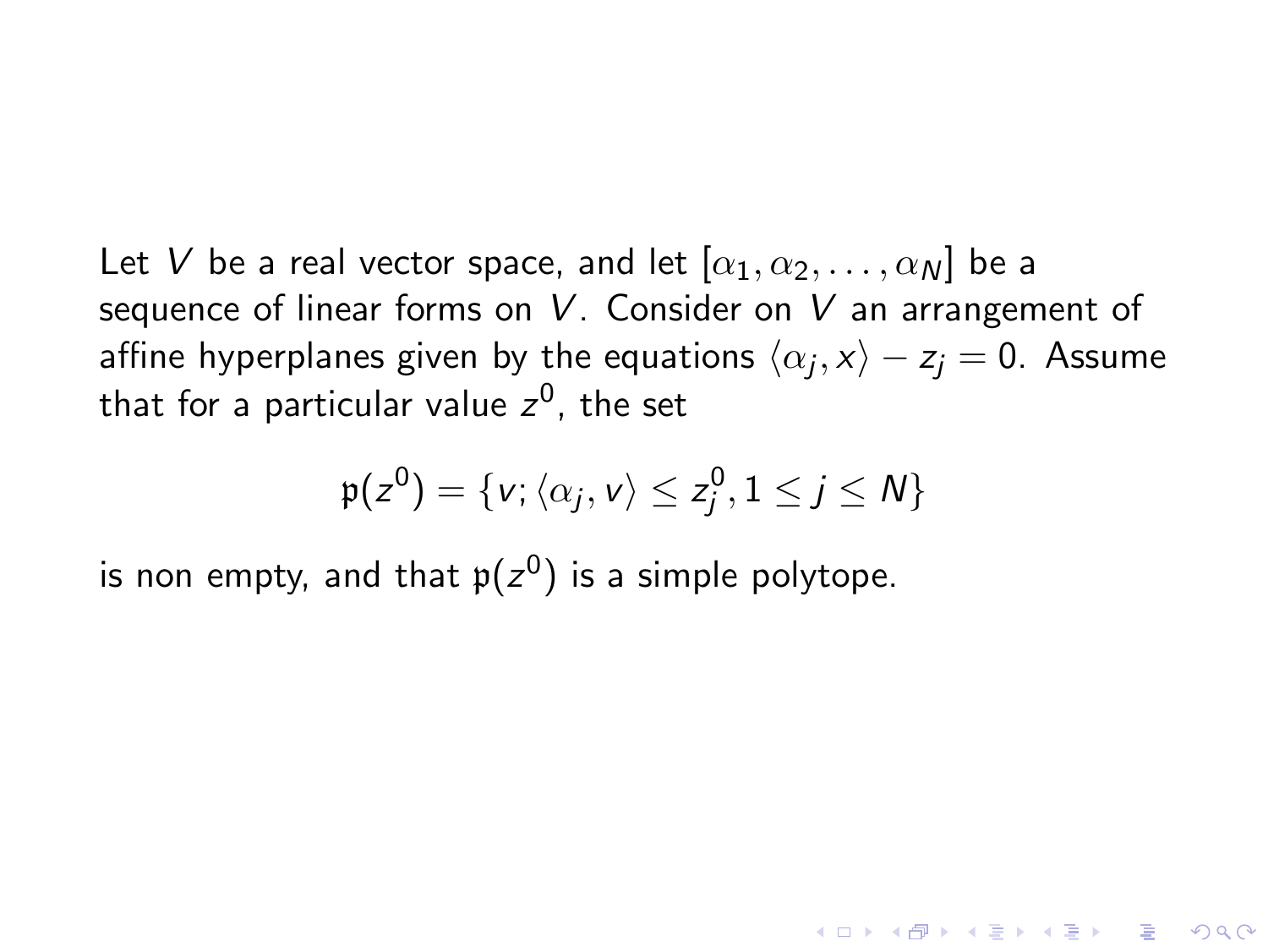If  $z$  varies in a neighborhood  $U$  of  $z^0$ , it is intuitively clear that the nearby polytope

$$
\mathfrak{p}(z) = \{v; \langle \alpha_j, v \rangle \leq z_j, 1 \leq j \leq N\}.
$$

varies "analytically" with *z*. For example, the integral over  $p(z)$  of a polynomial function  $f(v)$ depends polynomially on *z*.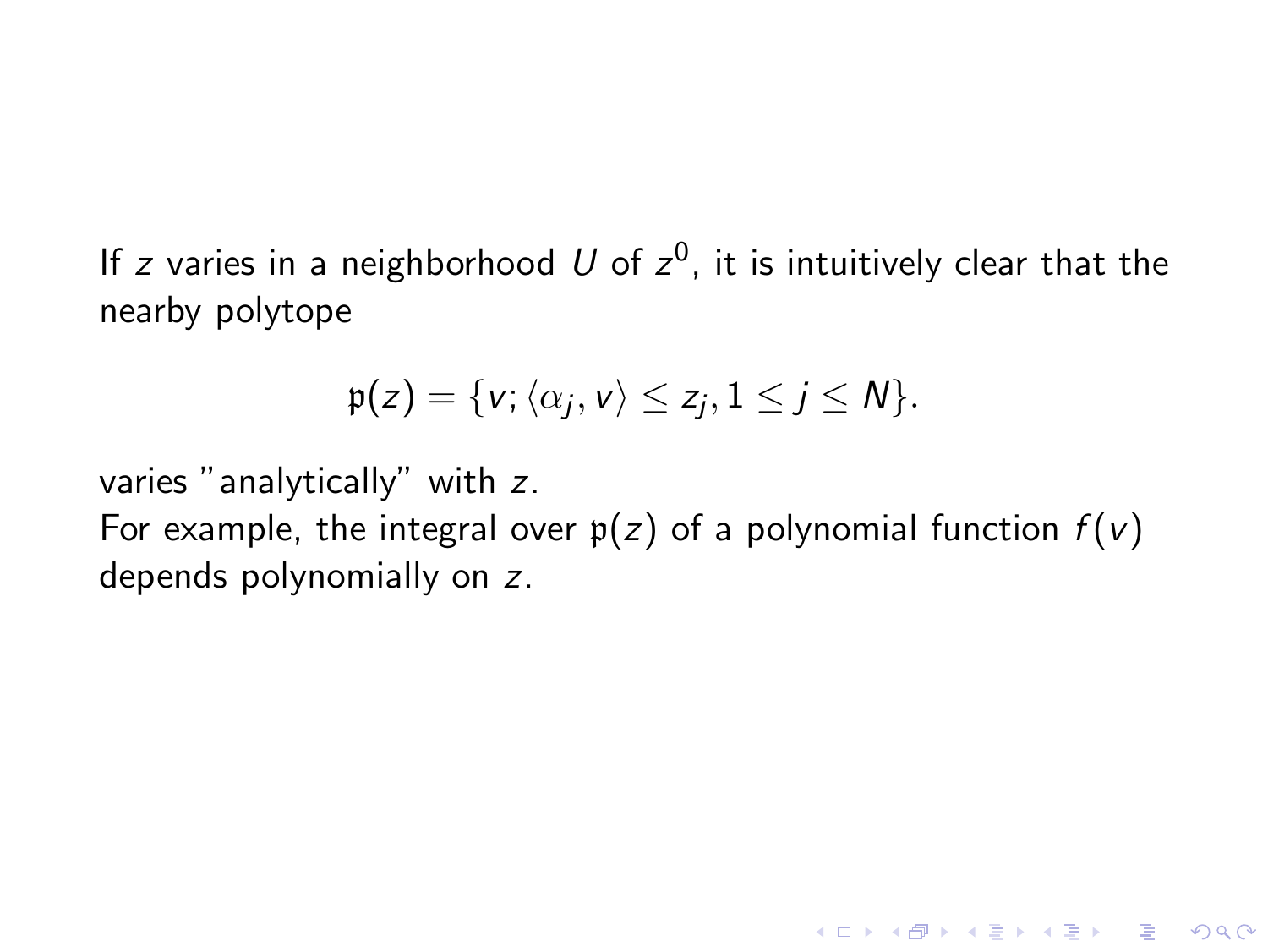That is

there exists a polynomial function *P* of  $(z_1, z_2, \ldots, z_N)$ , such that for *z* in a neighborhood of *z* 0

$$
\int_{\mathfrak{p}(z)} f(v) = P(z).
$$

Varchenko showed that it is possible to interpret the polynomial function  $z \rightarrow P(z)$  as the integral of f on an "analytic continuation"  $X(p, z)$  of the polytope  $p(z)$ .

Similar result for number of integral points, if the arrangement is rational.

4 0 > 4 4 + 4 3 + 4 3 + 5 + 9 4 0 +

(We will not make any such assumption however)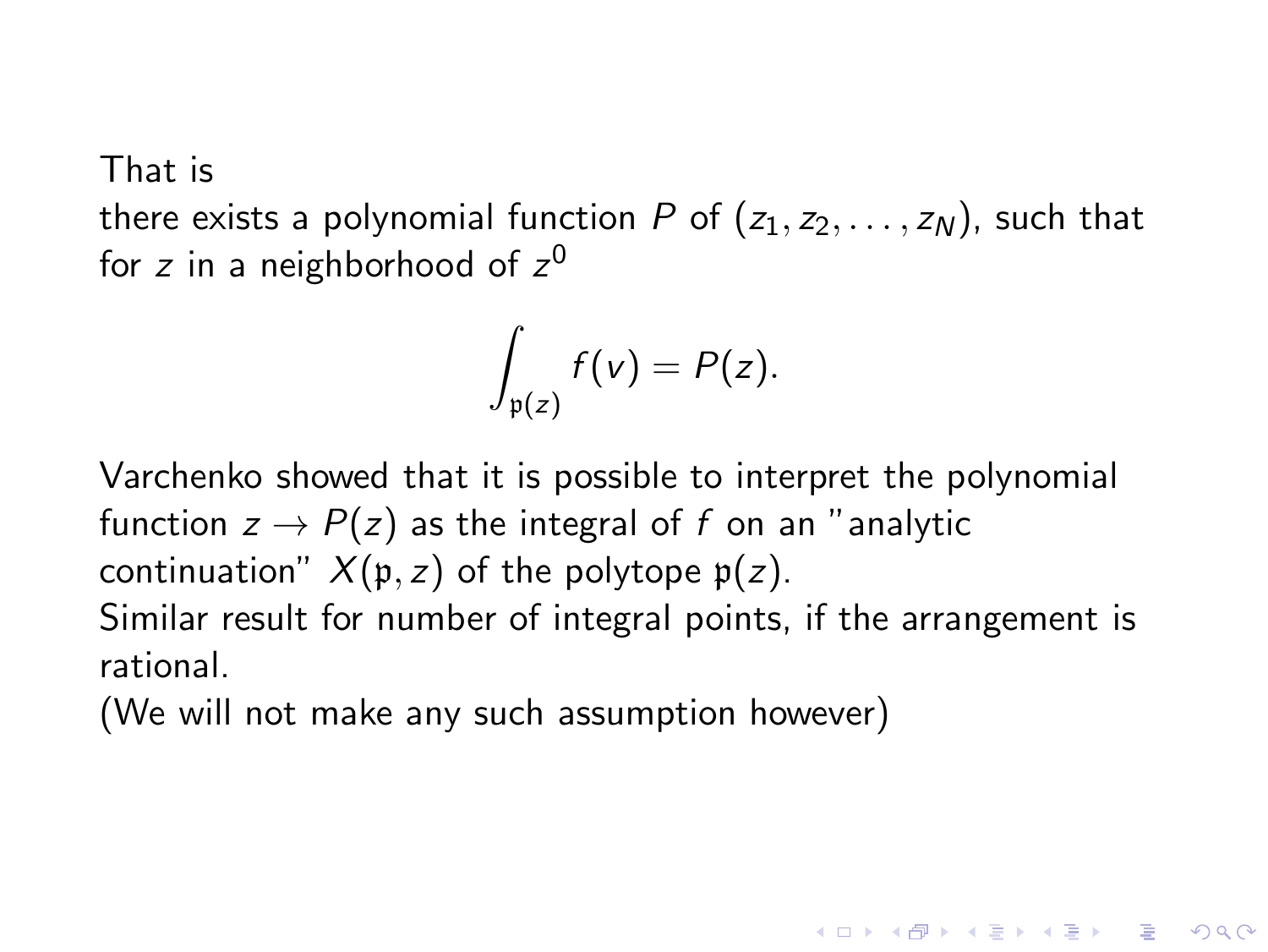Here, I will define  $X(\mathfrak{p},z)$ , for any  $z\in \mathbb{R}^N$ , prove the "continuity" of  $z \to X(\mathfrak{p}, z)$ , when *z* reaches a singular value, and describe the jump of  $X(p, z)$  when *z* crosses a wall.

**K ロ ▶ K @ ▶ K 할 X K 할 X 및 할 X Y Q Q @**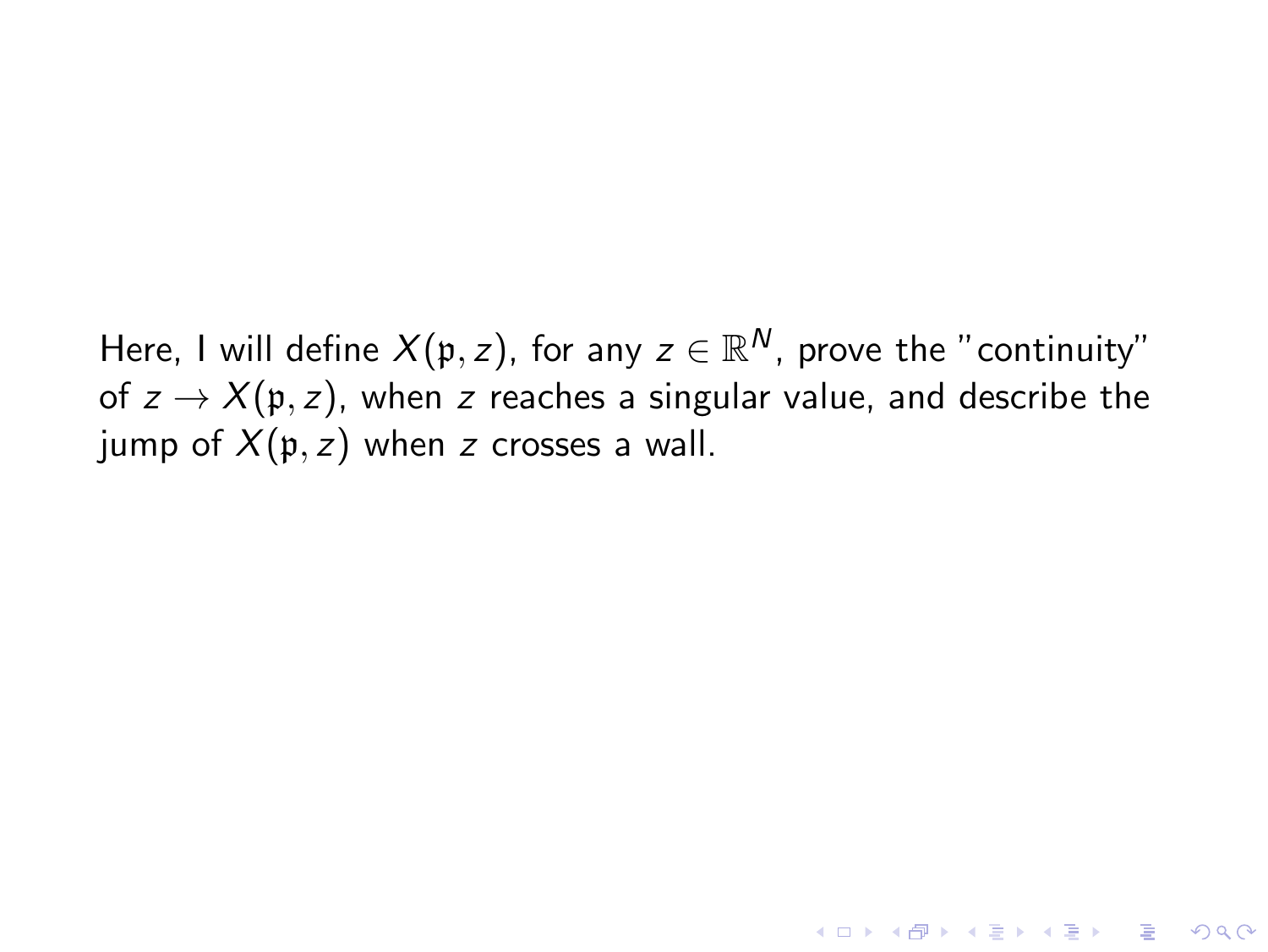The idea beyond analytic continuation is quite simple: it follows for example from Brion's formula that the integral of a polynomial over a polytope can be computed from the geometry of the tangent cones: indeed the characteristic function of the polytope  $p(z)$  is a signed combination of the indicator functions of the tangent cones to the faces of  $p(z)$ . So we move  $z$ , follow invidually each vertex, move the tangent cones accordingly, and look at the result.

YO K (FE) (E) ORA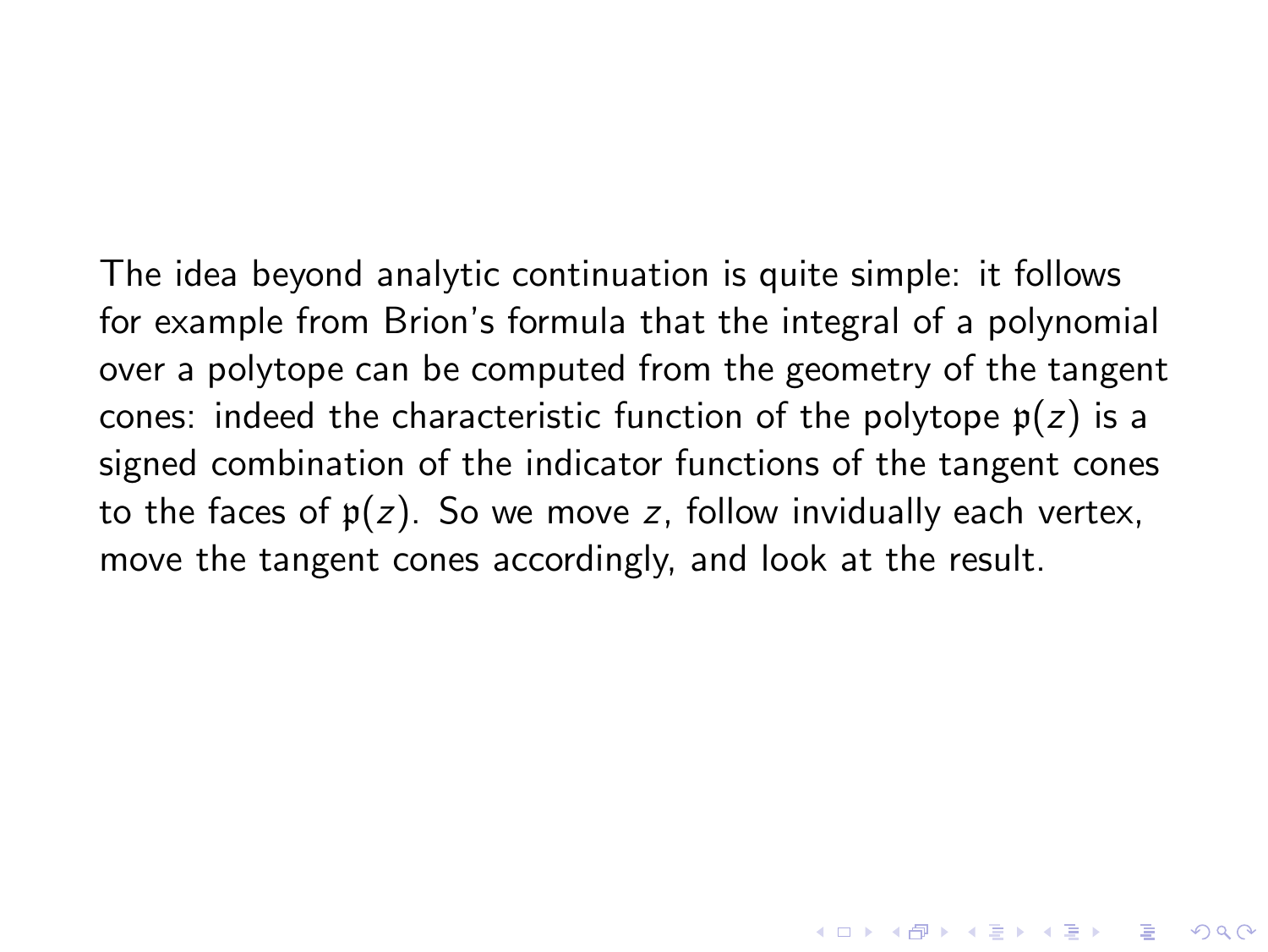

Let  $z_1 < z_2$ . Consider the closed interval

$$
C:=[z_1,z_2]=[z_1,+\infty]+[-\infty,z_2]-[-\infty,\infty].
$$

If  $(z_1, z_2)$  moves and cross each other so that now  $z_2 \leq z_1$ , we see that *C* becomes a point  ${z_1 = z_2}$ THEN  $|z_2, z_1|$  with a minus sign. **K ロ ▶ K @ ▶ K 할 X K 할 X 및 할 X Y Q Q @**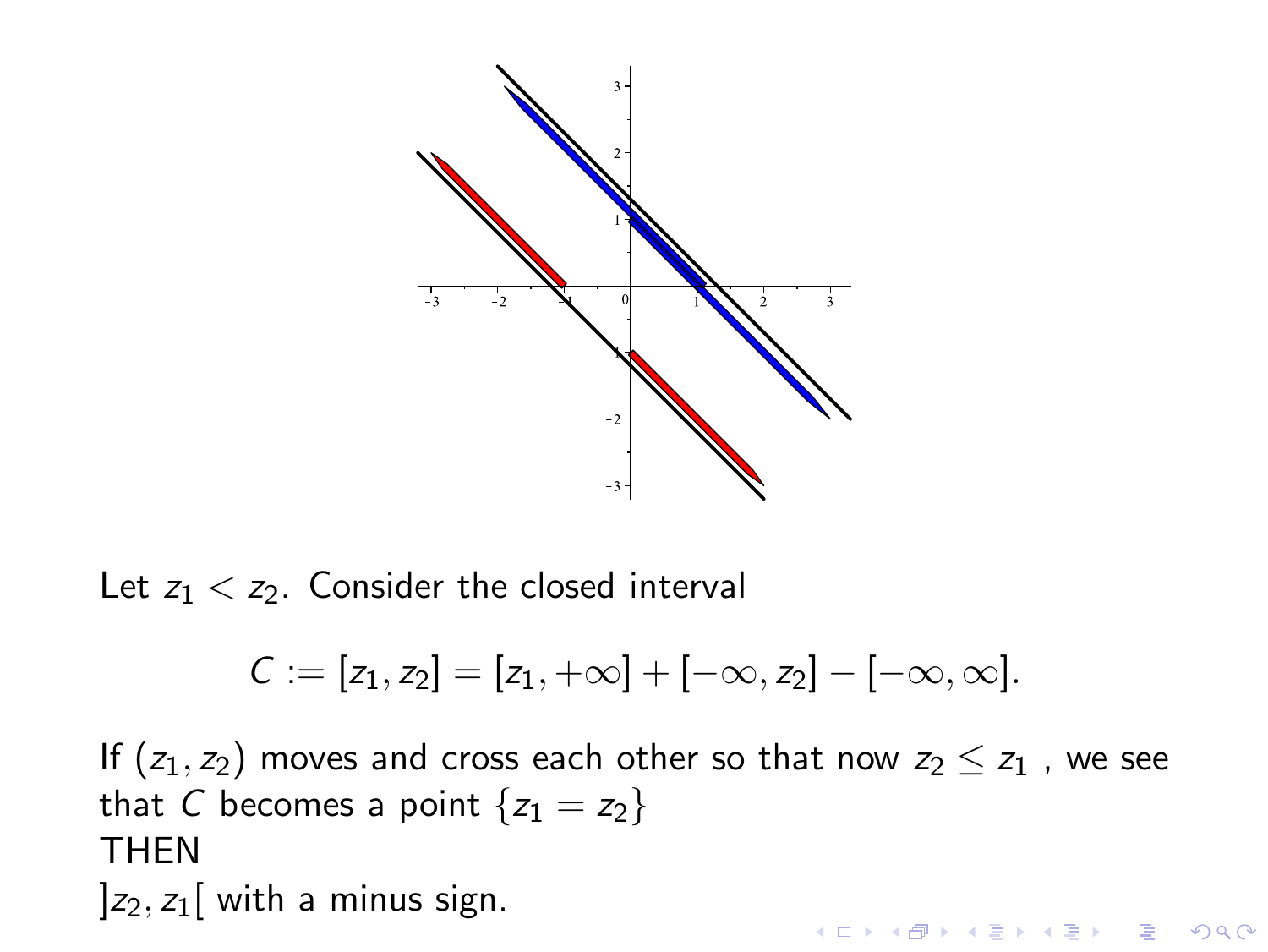If  $z_1$ ,  $z_2$  are integers, and we count the number of points in the closed interval  $[z_1, z_2]$  for  $z_1 \leq z_2$ , this is the function  $(z_2 - z_1) + 1$ , and, if  $z_2 < z_1$ , the function  $(z_2 - z_1) + 1$  is indeed minus the number of points in the interior of the interval  $(z_2, z_1)$ .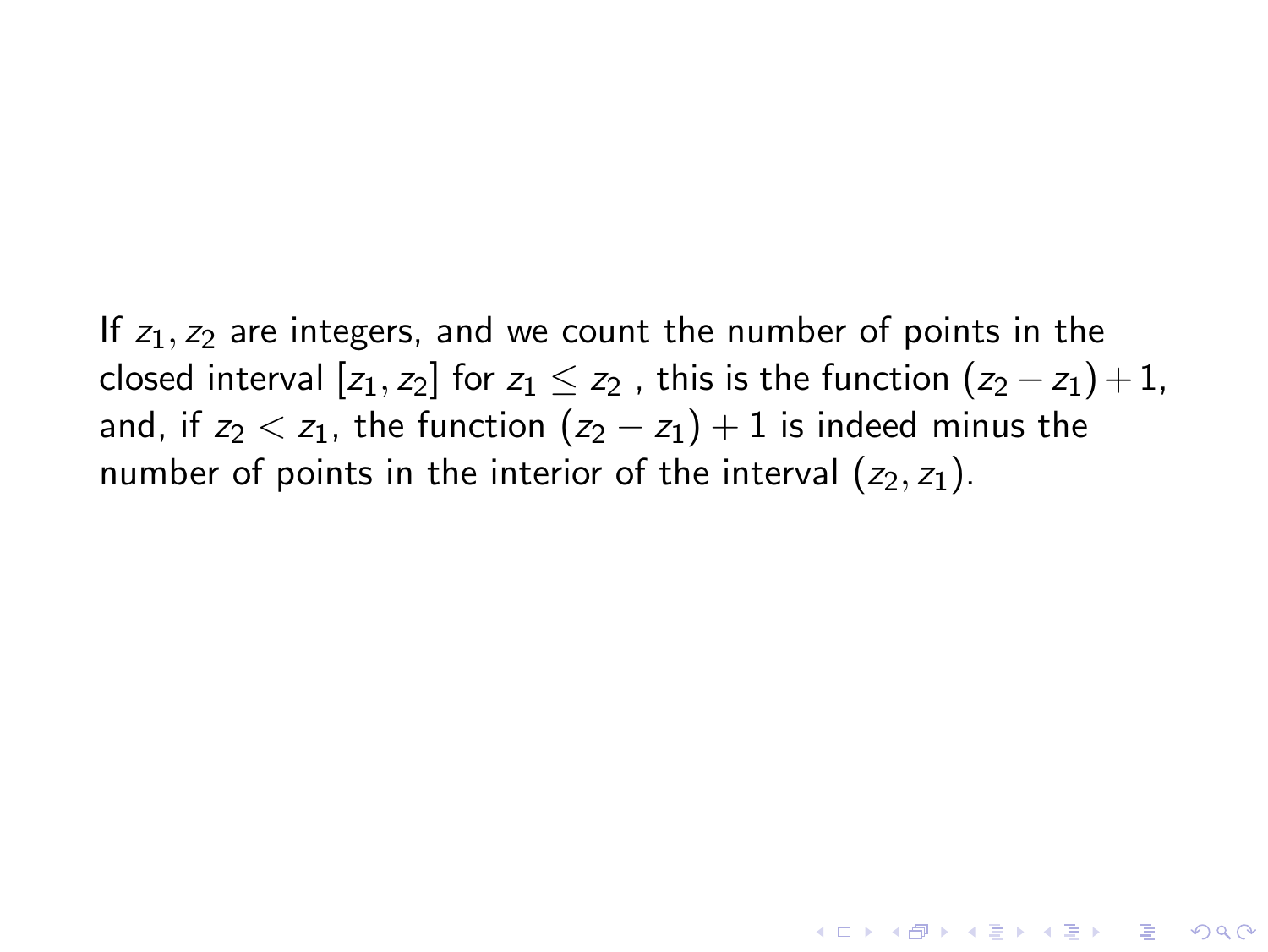Let us state more precisely our result.

It is easier to express it when the vector space *V* varies, but equations are fixed. Thus we consider a *r* dimensional vector space *F*, and  $\Phi := [\phi_1, \phi_2, \dots, \phi_N]$  a sequence of elements of *F*. We assume that Φ span *F* and span a pointed cone.

**K ロ ▶ K @ ▶ K 할 X K 할 X 및 할 X Y Q Q @**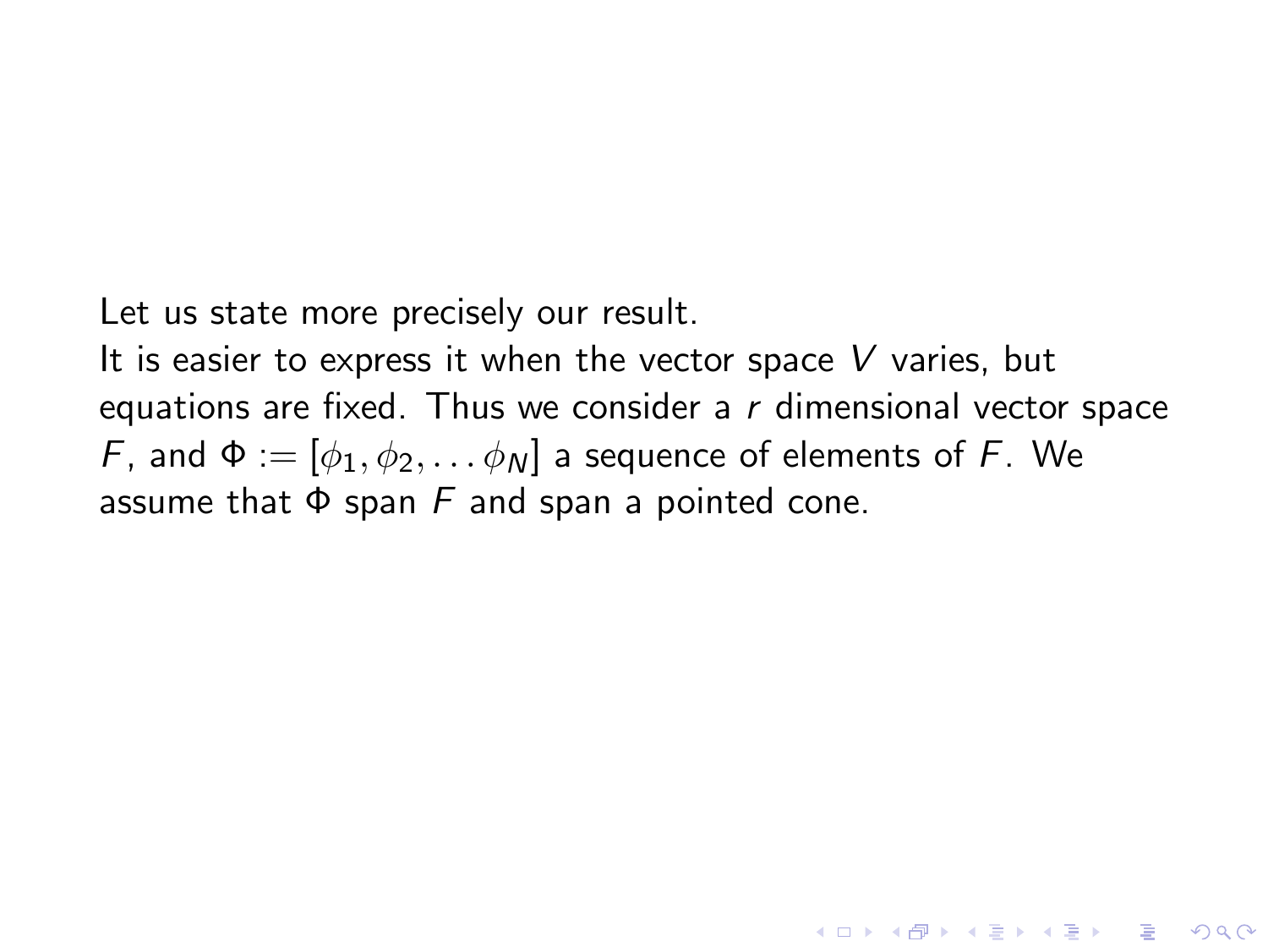Consider  $V(\lambda)$  the affine space

$$
\sum_{i=1}^N x_i \phi_i = \lambda.
$$

All  $V(\lambda)$  are "the same" vector space V: affine translations of the vector space  $V:=\{\sum_{i}x_{i}\phi_{i}=0\}$  and we consider the "mirage" defined by the fixed equations  $x_i = 0$  on the moving space  $V(\lambda) \sim V$ .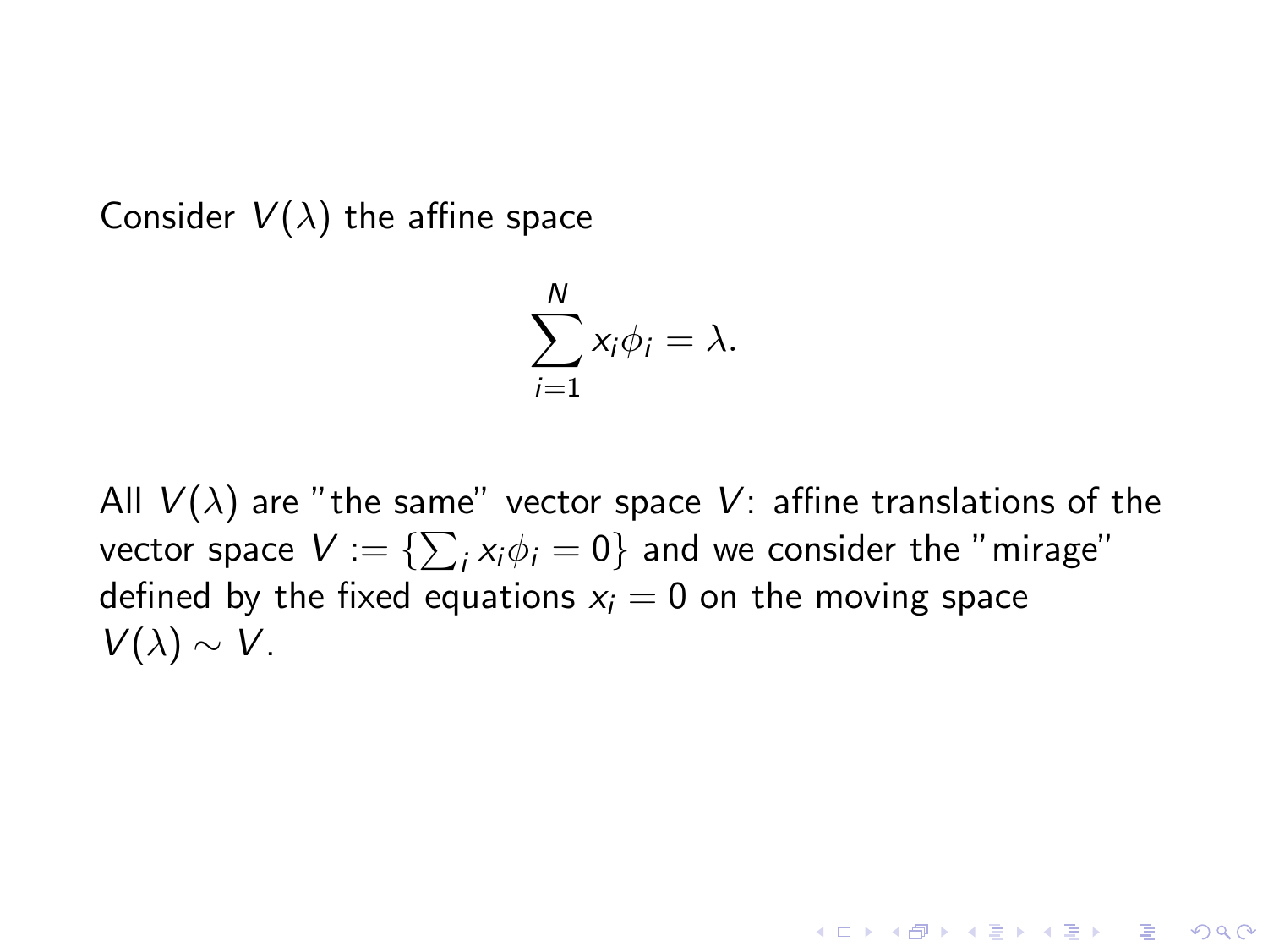Definition If  $\lambda \in F$ , define

$$
\mathfrak{p}(\Phi,\lambda):=\{(x_1,x_2,\ldots,x_N); x_i\geq 0; \sum_i x_i\phi_i=\lambda\}.
$$

That is this is the intersection of  $V(\lambda)$  with the positive quadrant. It is a bounded polytope.

We will need intersections with other quadrants; so let  $A \cup B = [1, 2, \ldots, N]$  and let

$$
Q(A, B) := \{x_a \ge 0, a \in A, \qquad x_b < 0, b \in B.\}
$$

Define

$$
q(A, B, \lambda) = V(\lambda) \cap Q(A, B).
$$

Bounded if and only if  $\{\phi_a : a \in A\} \cup \{(-\phi_b), b \in B\}$  generates a pointed cone.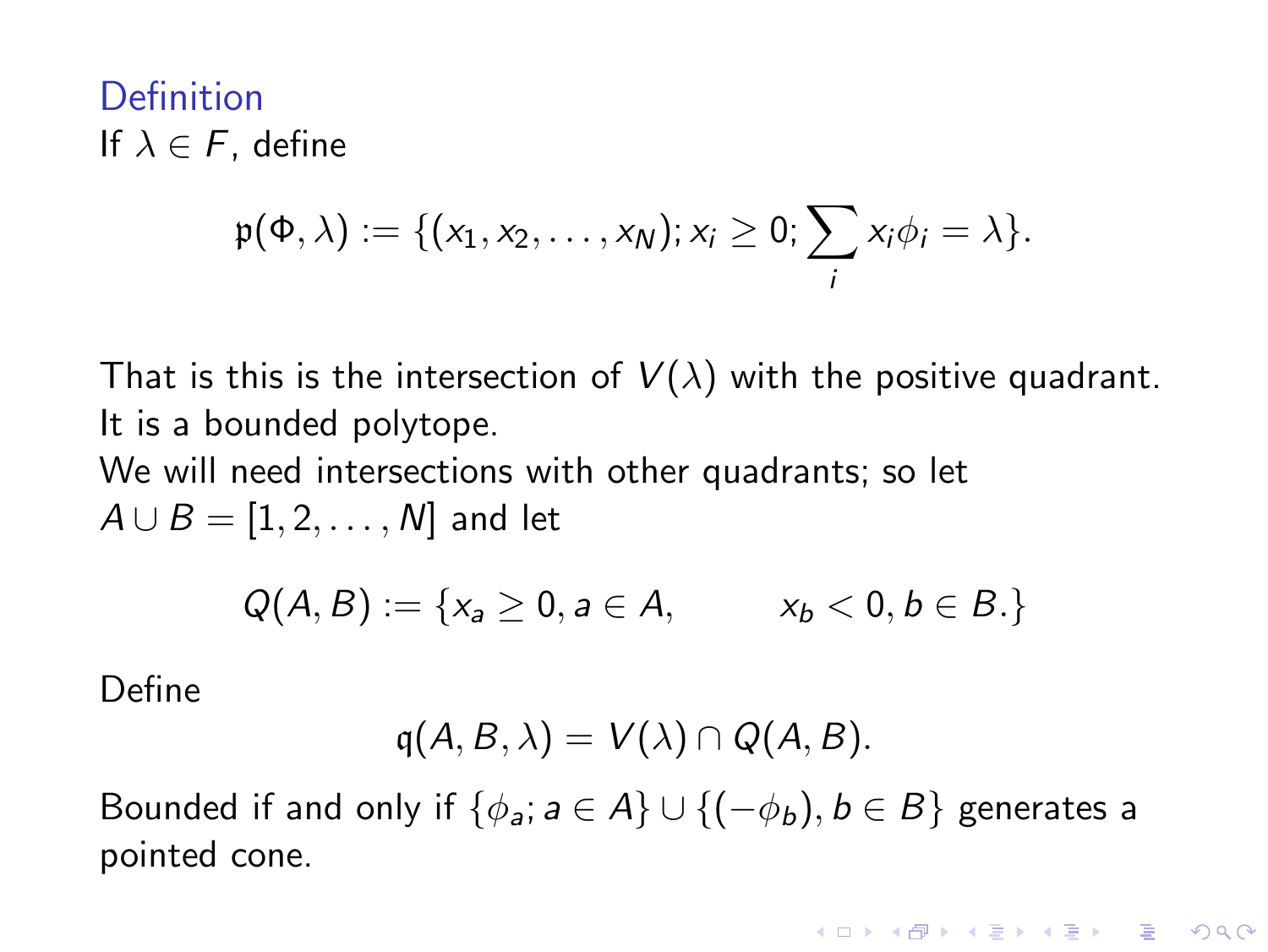"walls": hyperplanes in  $F$  generated by  $(r - 1)$  independent vectors.

An element *f* which is not on one of these walls be called regular.

A connected component  $C<sub>O</sub>$  of the open set of regular elements will be called a chamber.

**K ロ ▶ K @ ▶ K 할 X K 할 X 및 할 X Y Q Q @**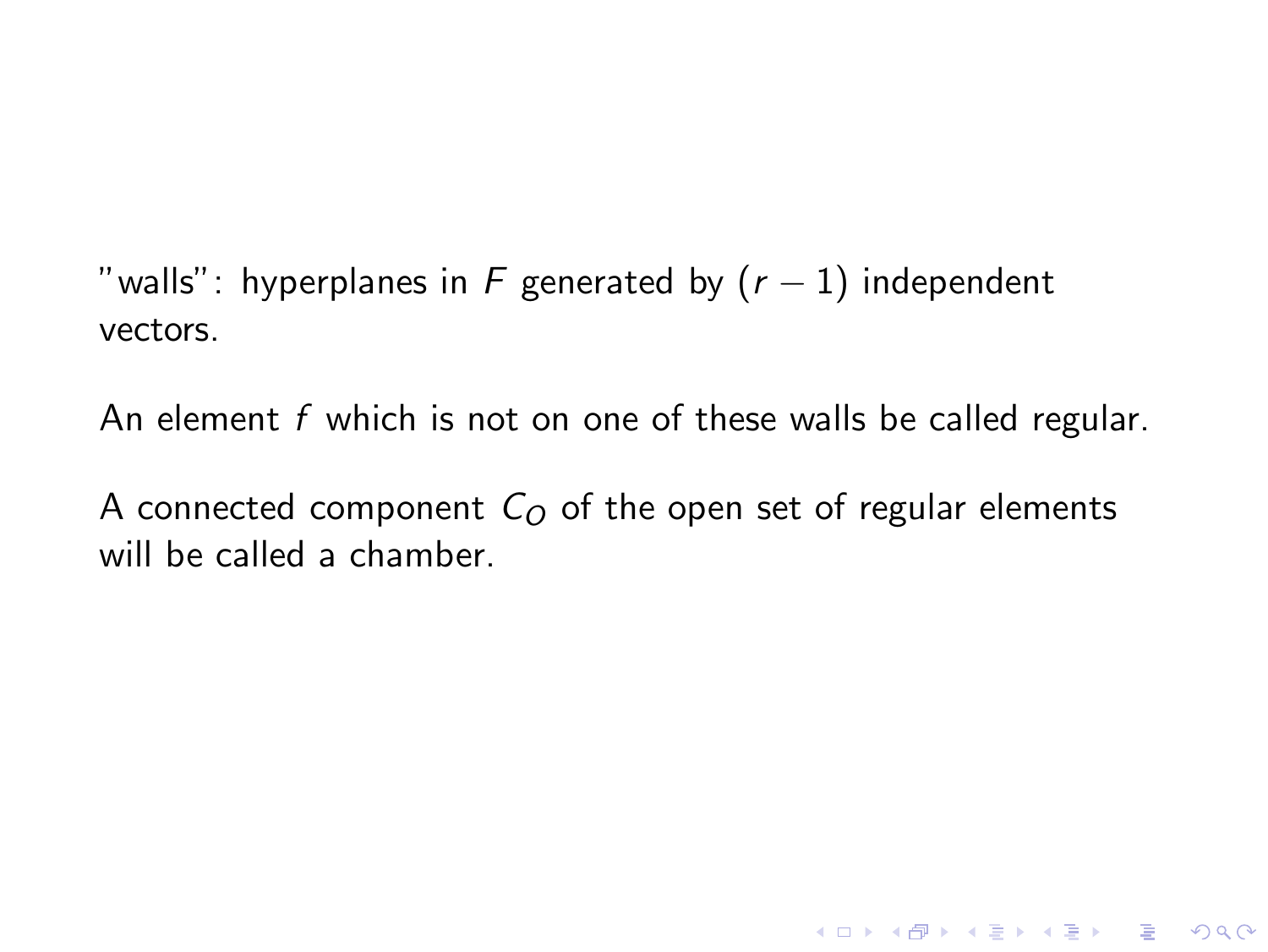Let  $\lambda_0$  be regular and in the cone generated by the  $\phi_i$ . Then  $p(\Phi, \lambda_0)$  is a simple polytope with non empty interior relatively to  $V(\lambda_0)$ .

K ロ ▶ K @ ▶ K 할 ▶ K 할 ▶ 이 할 → 9 Q Q →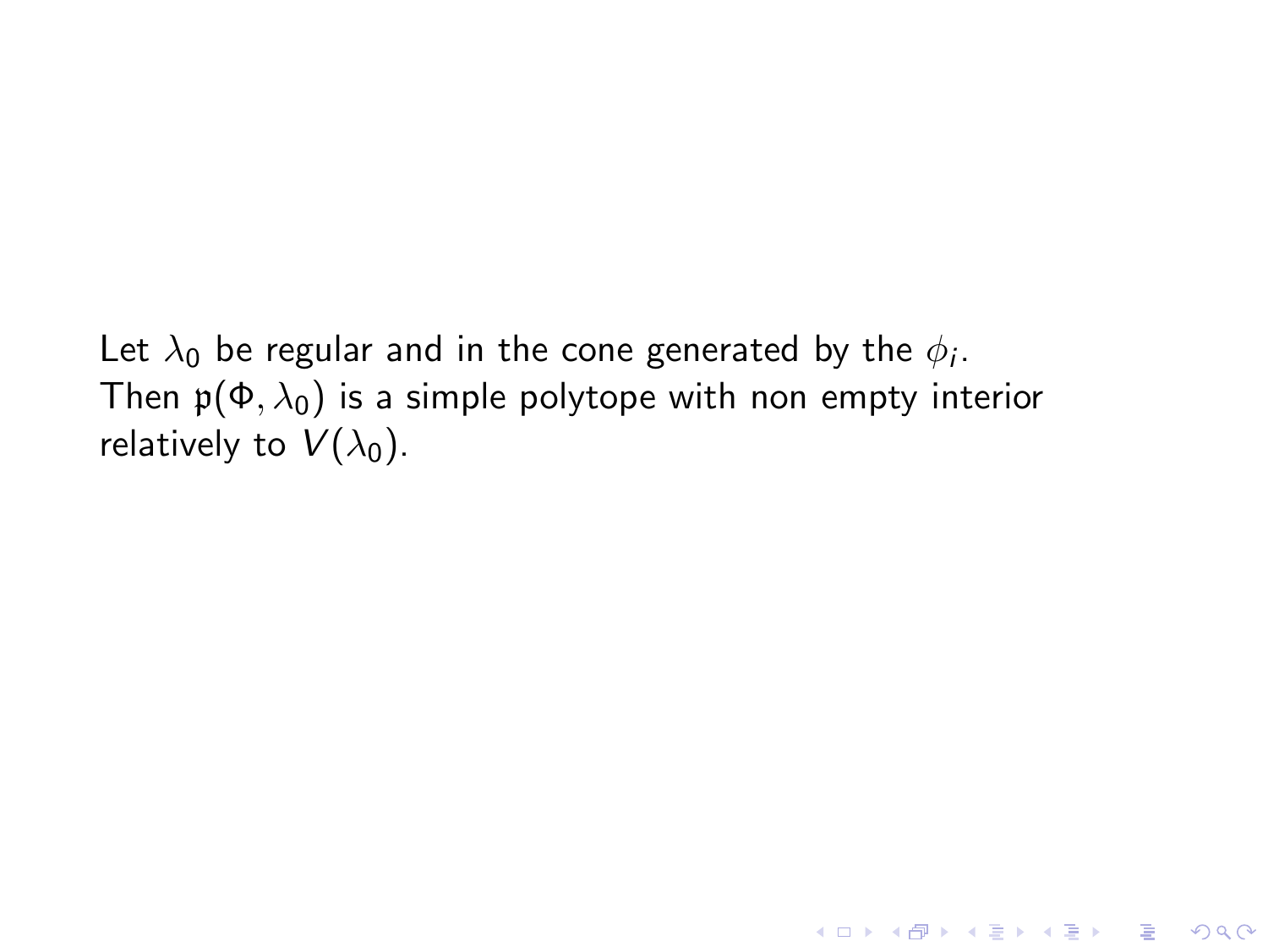Let  $C_0$  be the chamber which contains  $\lambda_0$ . We denote by  $\mathcal{G}(\Phi, \mathcal{C}_0)$  the set of subsets  $I \subseteq \{1, \ldots N\}$  such that *C*<sup>0</sup> is contained in the cone generated by the  $\phi_i, i \in I$ . For any  $I \in \mathcal{G}(\Phi, \mathcal{C}_0)$ , define

$$
\mathfrak{t}(\Phi,I)=\{x\in\mathbb{R}^N,x_k\geq 0\text{ for }k\in I^c\}.\tag{1}
$$

**YO A REPART ARM ADD** 

In this equation, the set  $I^c$  is the complementary set of indices to *I* in  $\{1, 2, \ldots, N\}$ . (No condition on  $x_i$  for  $i \in I$ )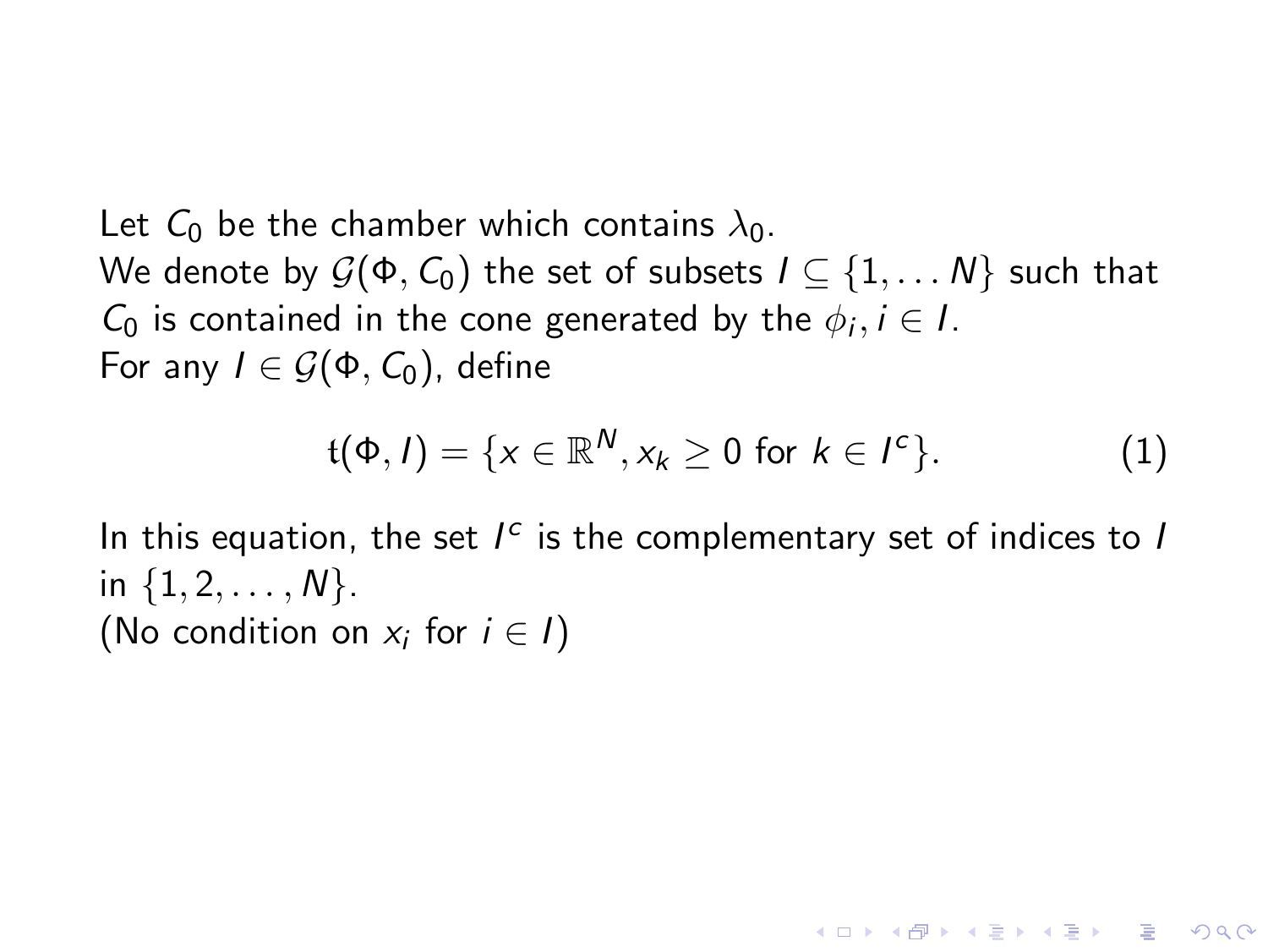Let  $\lambda \in C_0$ . When *I* varies in the set  $\mathcal{G}(\Phi, C_0)$ , the affine cones

$$
\mathfrak{t}(\Phi, I, \lambda_0) = \mathfrak{t}(\Phi, I) \cap V(\lambda_0)
$$
 (2)

**YO A REPART ARM ADD** 

describe all tangent cones to the faces of  $p(\Phi, \lambda_0)$ . The corresponding face is of dimension |*I*| − dim *F*. Vertex if *I* corresponds to a feasible basis  $\phi_i\colon\lambda=\sum_i\lambda_i\phi_i$  with  $\lambda_i\geq 0.$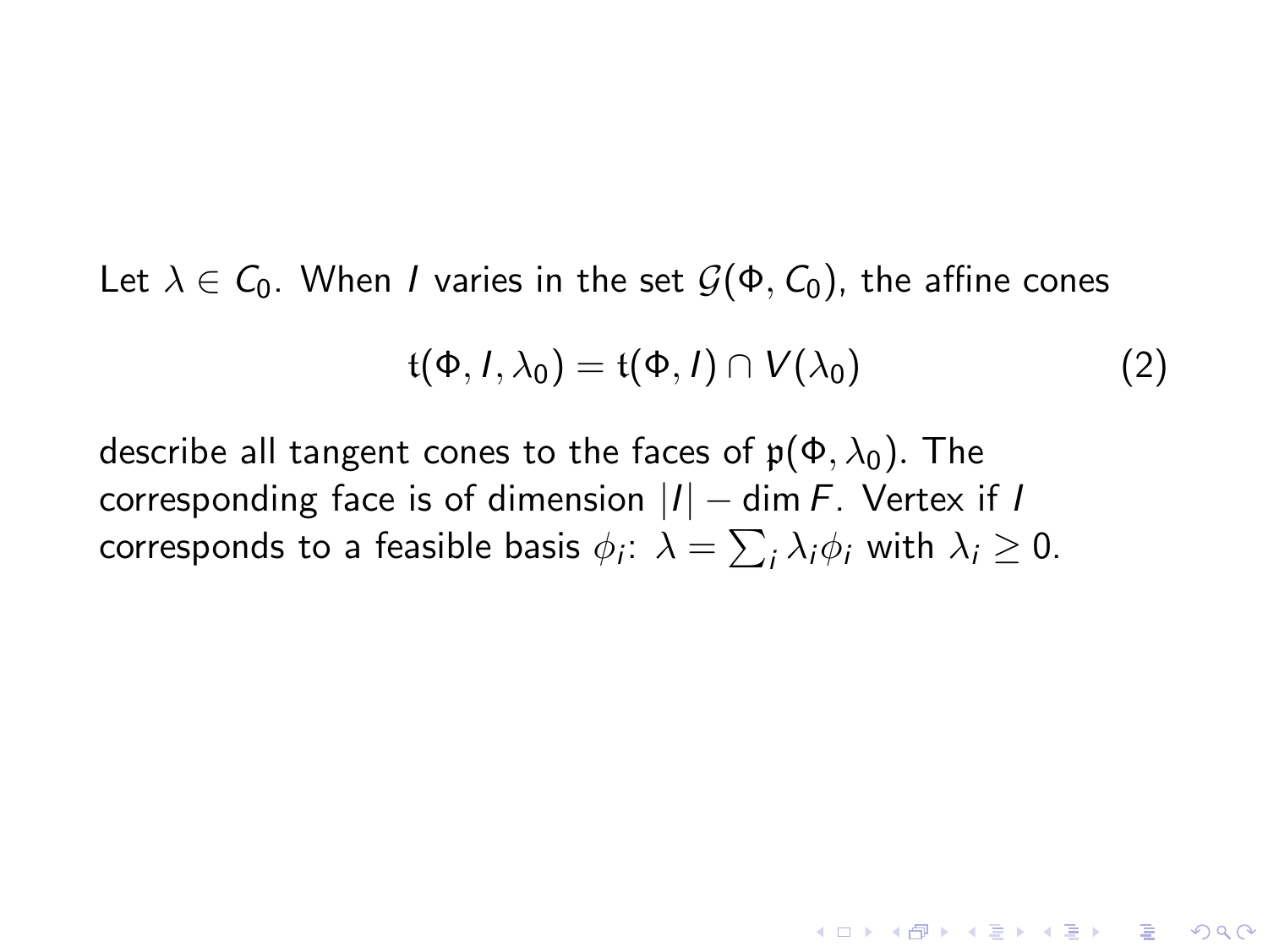Denote by [*S*] the indicator function of a set  $S \subset V(\lambda)$ . By Brianchon-Gram, the polytope is the signed sum of its tangent cones:

for  $\lambda \in C_0$ :

$$
[\mathfrak{p}(\Phi,\lambda_0)] = \sum_{I \in \mathcal{G}(\Phi,C_0)} (-1)^{|I| - \dim F} [\mathfrak{t}(\Phi,I) \cap V(\lambda_0)].
$$

Define the "analytic continuation" of  $p(\Phi, \lambda_0)$  to be:

$$
X(\Phi, C_0, \lambda) = \sum_{I \in \mathcal{G}(\Phi, C_0)} (-1)^{|I| - \dim F} [\mathfrak{t}(\Phi, I) \cap V(\lambda)].
$$

Recall:

$$
t(\Phi, I) = \{x \in \mathbb{R}^N, x_k \geq 0 \text{ for } k \in I^c\}. \tag{3}
$$

**YO A REPART ARM ADD** 

and  $\mathfrak{t}(\Phi, I) \cap V(\lambda)$  is always "the same cone".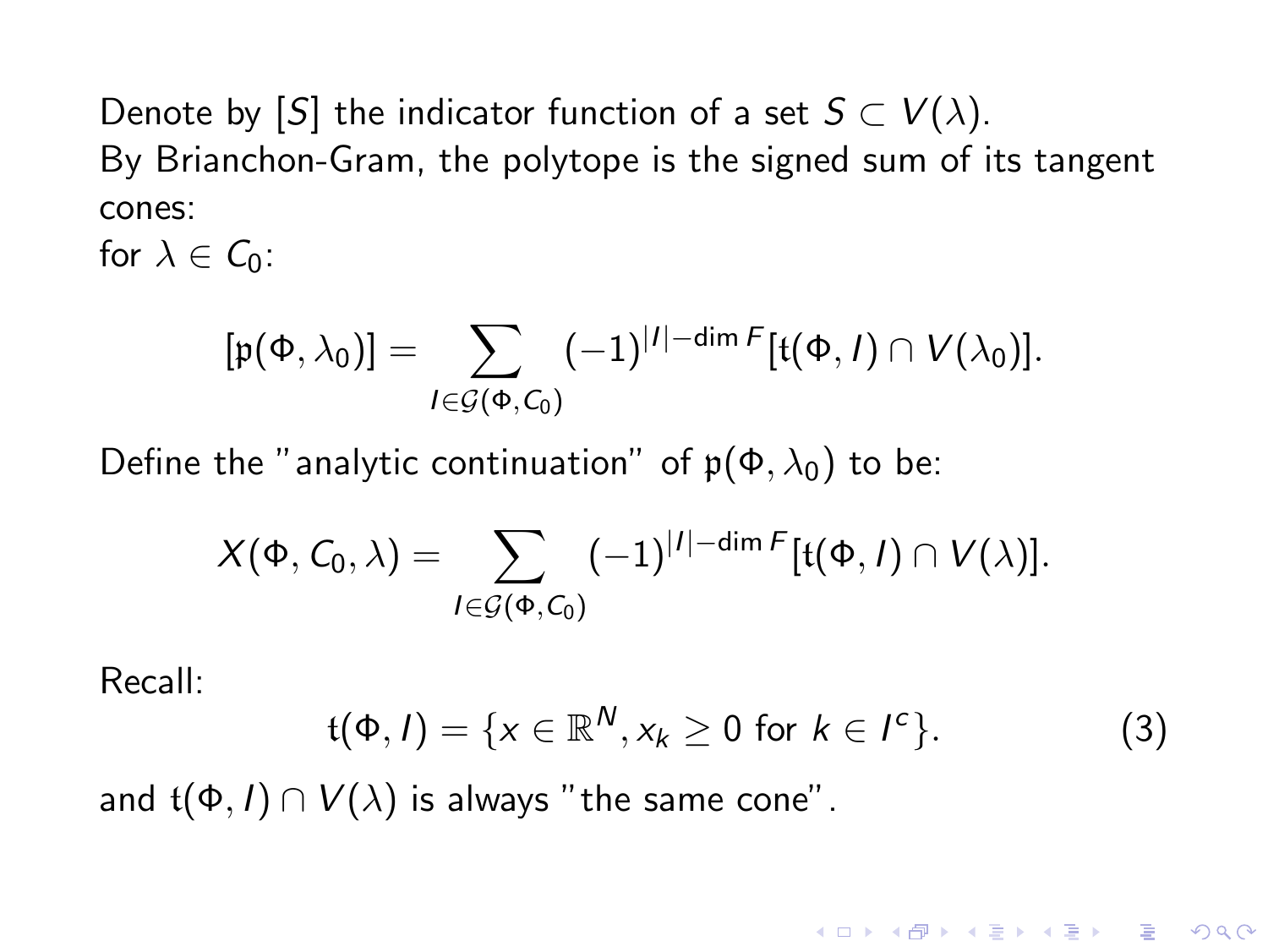## Theorem

*For any*  $\lambda \in F$ ,  $X(\Phi, C_0, \lambda)$  *is a combination of characteristic functions of bounded polytopes.*

*It is "continuous" on the closure: when*  $\lambda$  *is in*  $\overline{C}_0$ .

$$
X(\Phi, C_O, \lambda) = [\mathfrak{p}(\Phi, \lambda)].
$$

*(for the moment, only weaker statement:*  $X(\Phi, C_{\Omega}, \lambda)$ *, for*  $\lambda$ *singular in the closure, is equal to* [p(Φ, λ)] *(not simple) modulo indicator functions of cones with lines. )*

First assertion due to Varchenko for regular values, and  $X$ (Φ,  $C$ <sub>O</sub>,  $\lambda$ ) coincides with Varchenko construction on regular values.

We can think of this theorem, as a set theoretic analogue of the finiteness of the Euler characteristic for a line bundle over a complete toric manifold;

and of the continuity theorem of Boutot.

More precise wall crossing theorem later.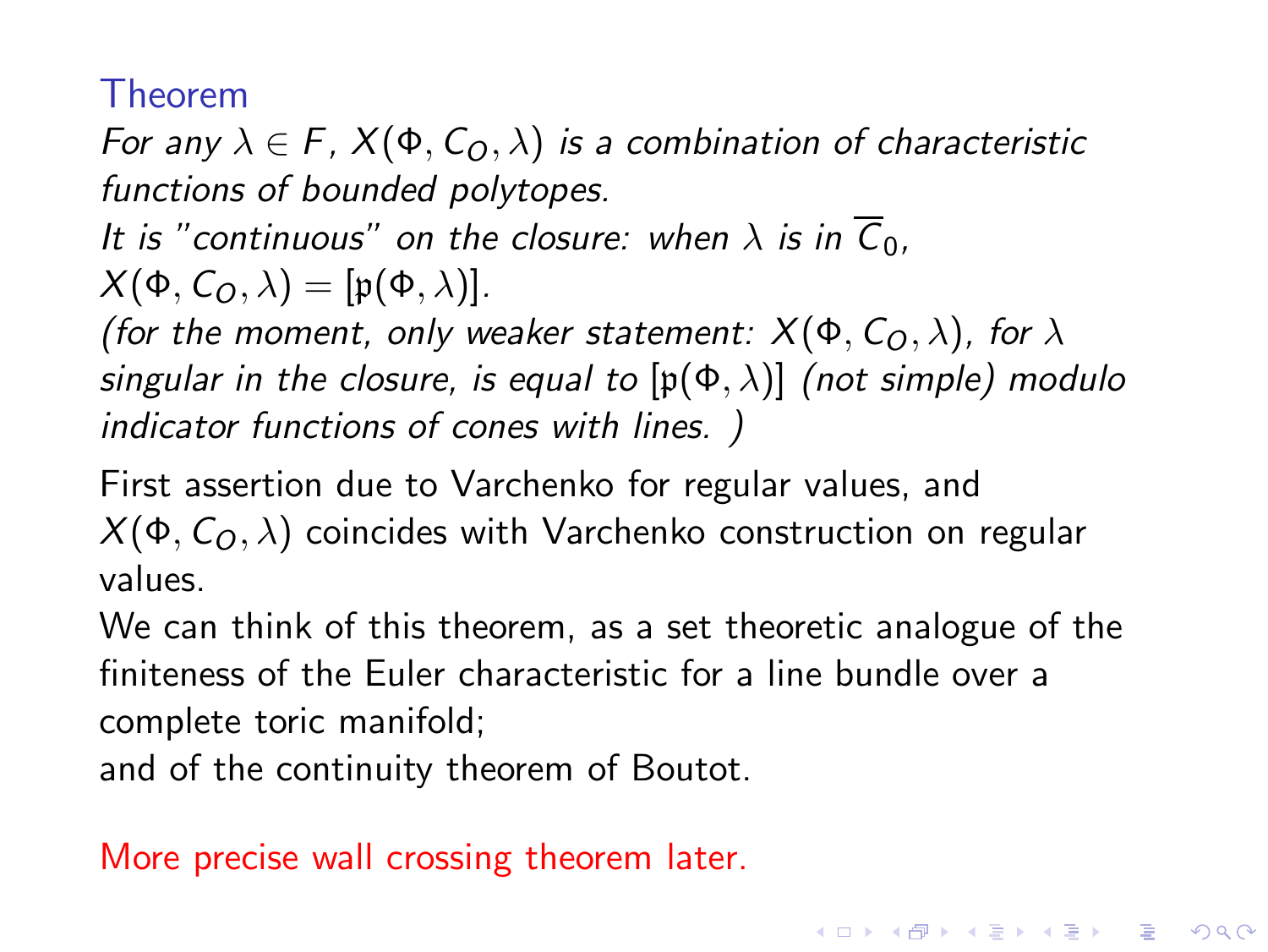$\lambda$  - >  $X(\Phi, \lambda, C_0)$  is "the" analytic continuation of  $p(\Phi, \lambda)$ (intially defined "analytically " for  $\lambda$  in the open set  $\in C_0$ ). Indeed the cones  $[t(\Phi, I) \cap V(\lambda)]$  are just affine "analytic translations" of the tangent cones to  $\mathfrak{p}(\Phi, \lambda_0)$ .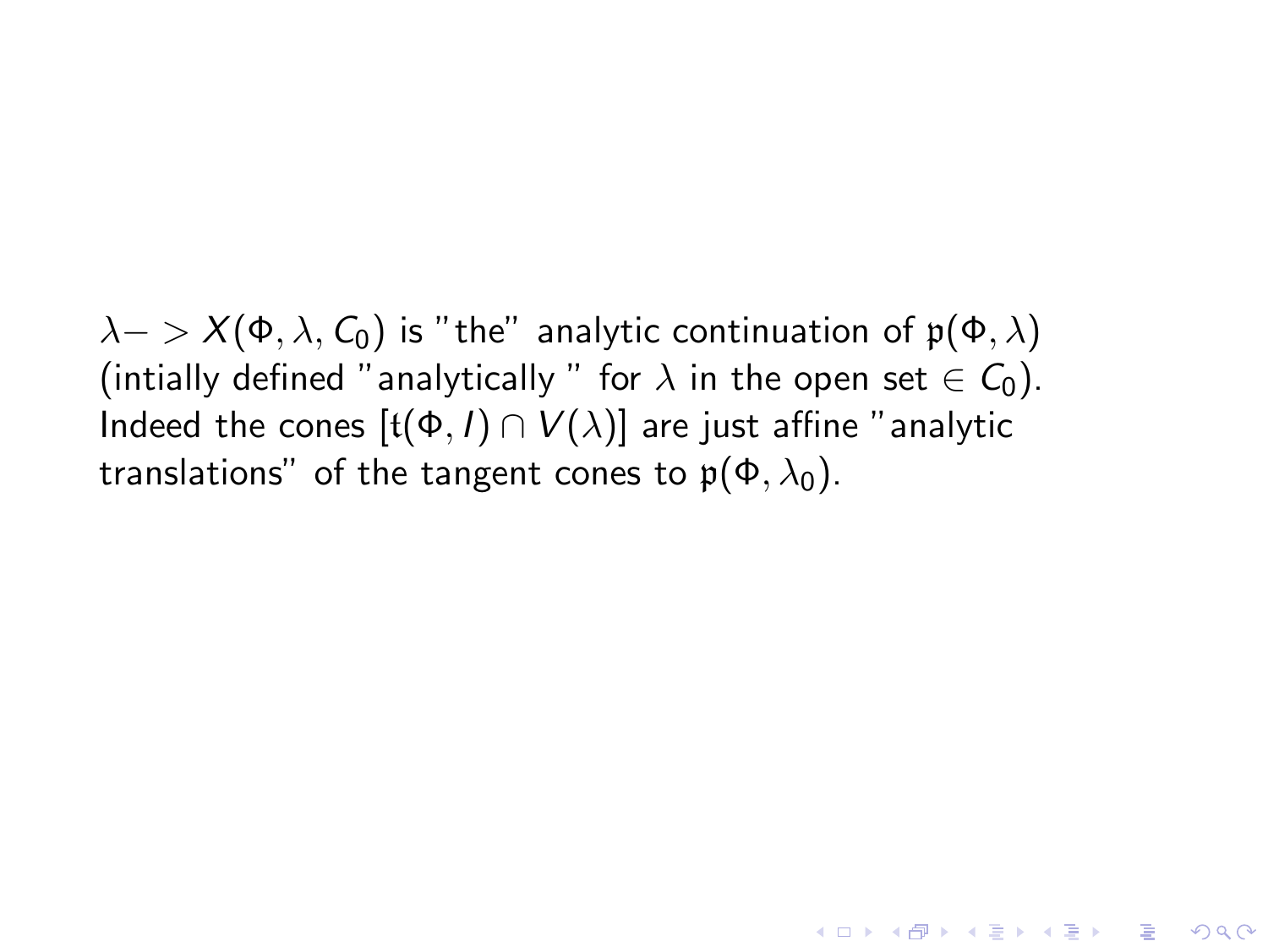Let us see how  $X(\Phi, C_0, \lambda)$  varies in the following example:



Figure: Chambers

K ロ > K @ > K 할 > K 할 > → 할 → ⊙ Q @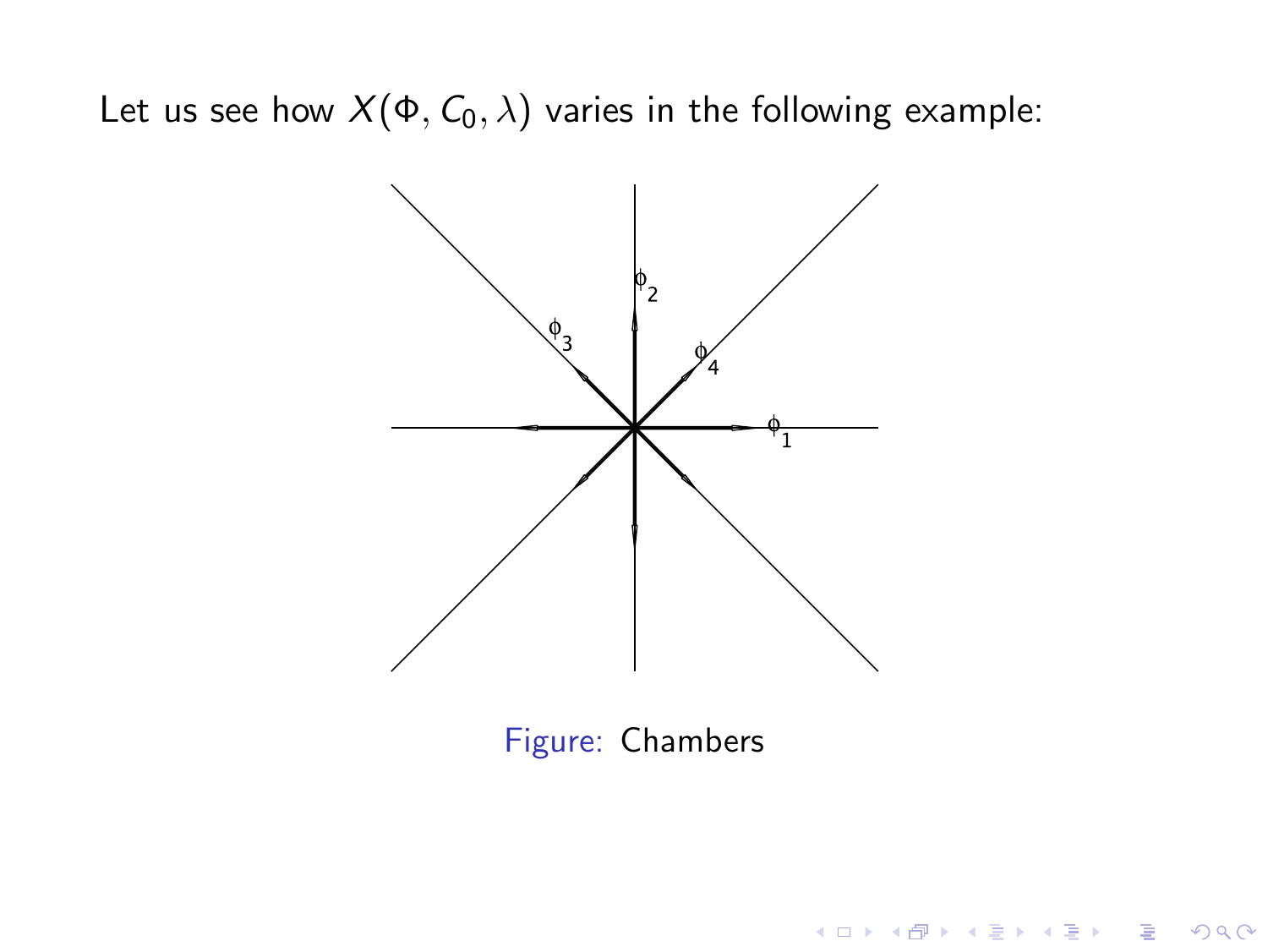Assume that  $\lambda_0$  lies in the open conic chamber  $C_0$  generated by  $\phi_2$ and  $\phi_4$ .

To draw  $\mathfrak{p}(\lambda)$ , we parametrize  $\mathcal{V}(\lambda)=\{\sum_{i}x_{i}\phi_{i}=\lambda\}\subset\mathbb{R}^{4}$  by  $\mathbb{R}^{2}$ :

$$
(x_1,x_2) \to [\lambda_1 + x_1, \lambda_2 + x_2, \frac{(x_1 - x_2)}{2}, -\frac{(x_1 + x_2)}{2}].
$$

KO K K Ø K K I K I LA LI I LA K DI K I LA LI I LA DI VIDEN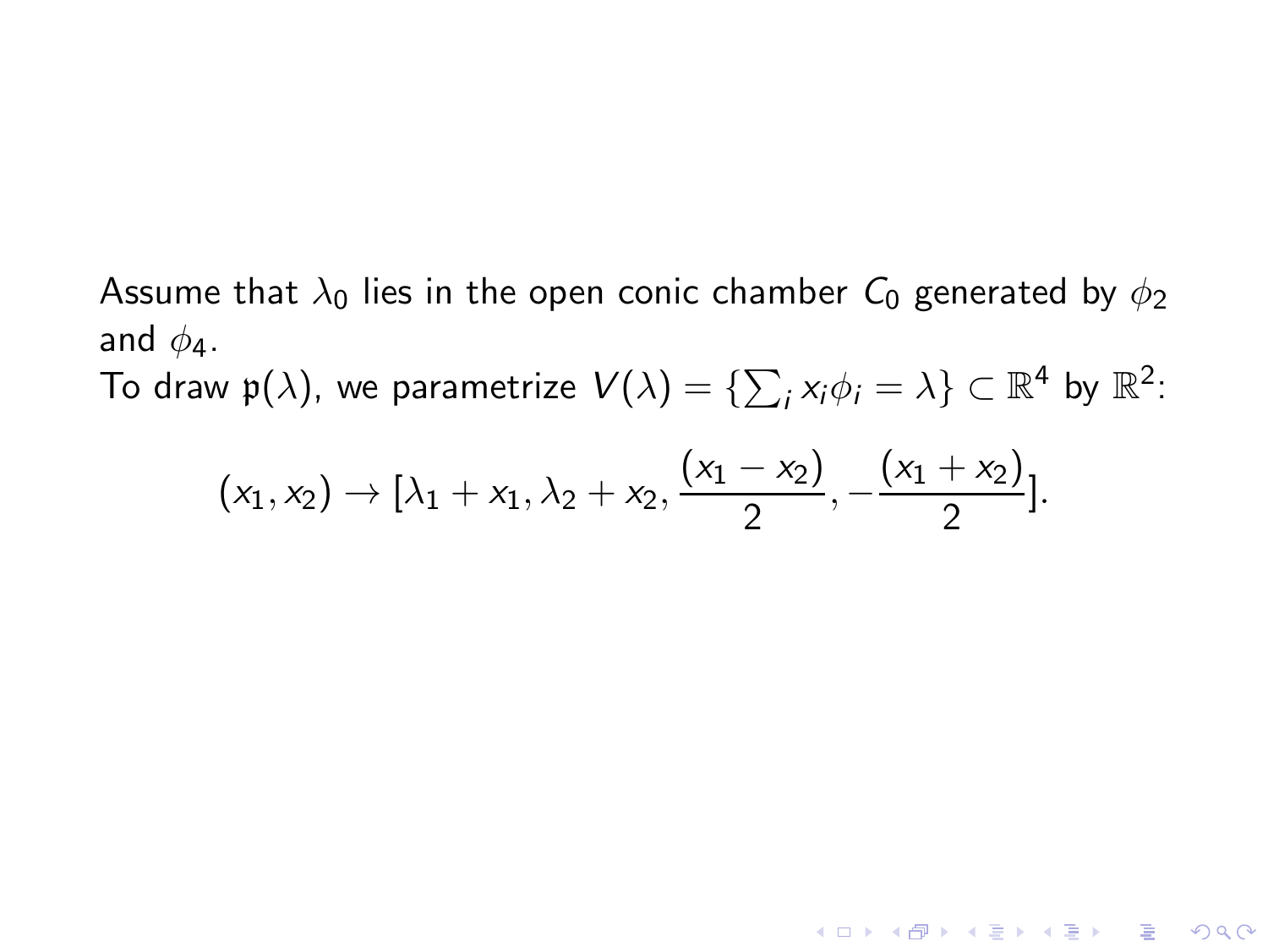We start by  $\lambda$  in the chamber  $\phi_2, \phi_4$ .  $p(\lambda)$  is the quadrilateral





described by the inequations  $x_1 \geq -\lambda_1$ ,  $x_2 \geq -\lambda_2$   $x_1 \geq x_2$ ,  $x_1 + x_2 \leq 0$ K □ ▶ K @ ▶ K 할 X K 할 X ( 할 X ) 9 Q Q ·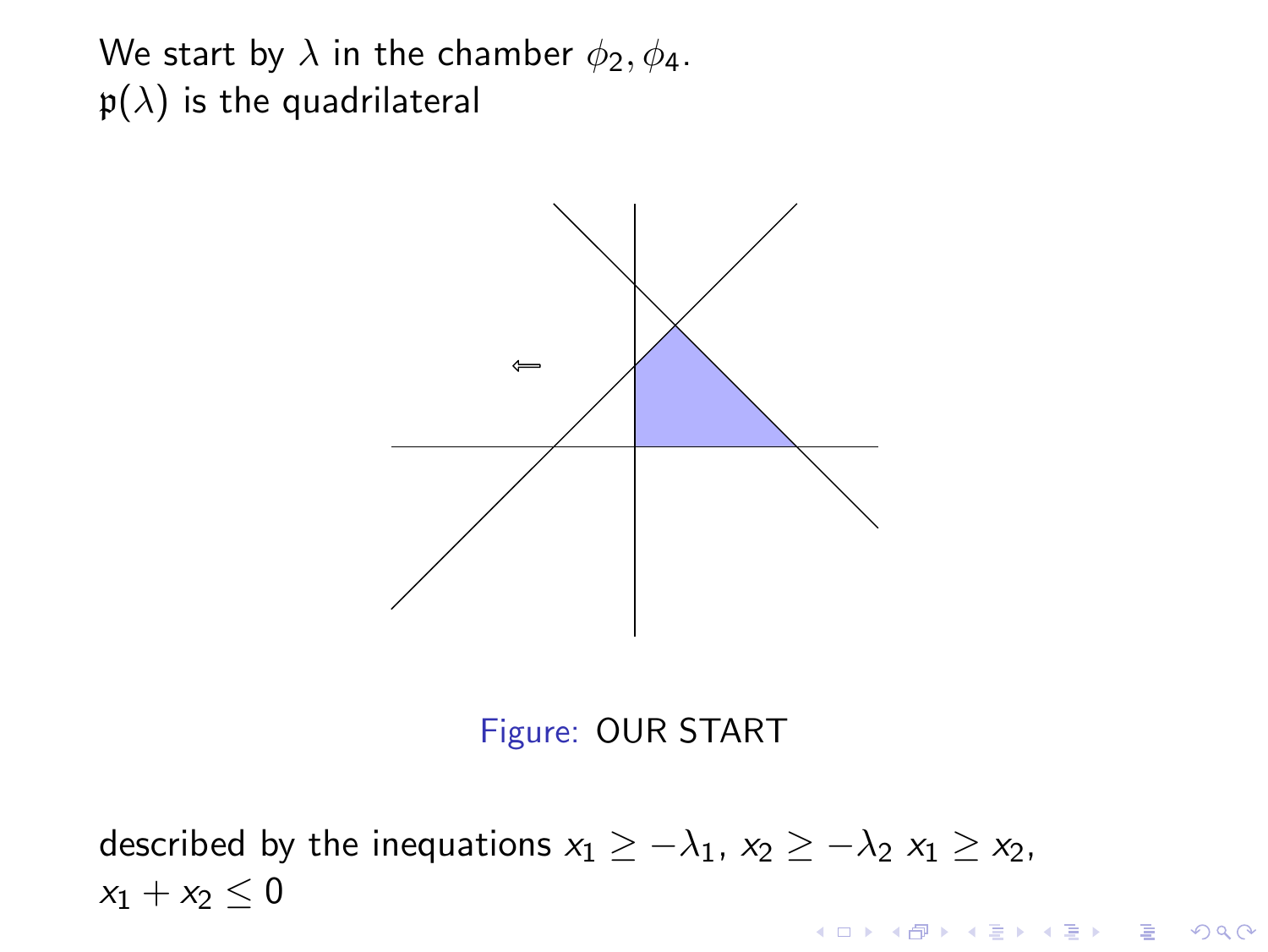Let us describe its analytic continuation, as the parameter  $\lambda$  visits all the chambers. When  $\lambda_1$  increases (the vertical line moves to the right), we watch the jump appear. It is -with a minus sign- the semi-open triangle.



Figure: JUMP OVER THE FIRST WALL  $\phi_4$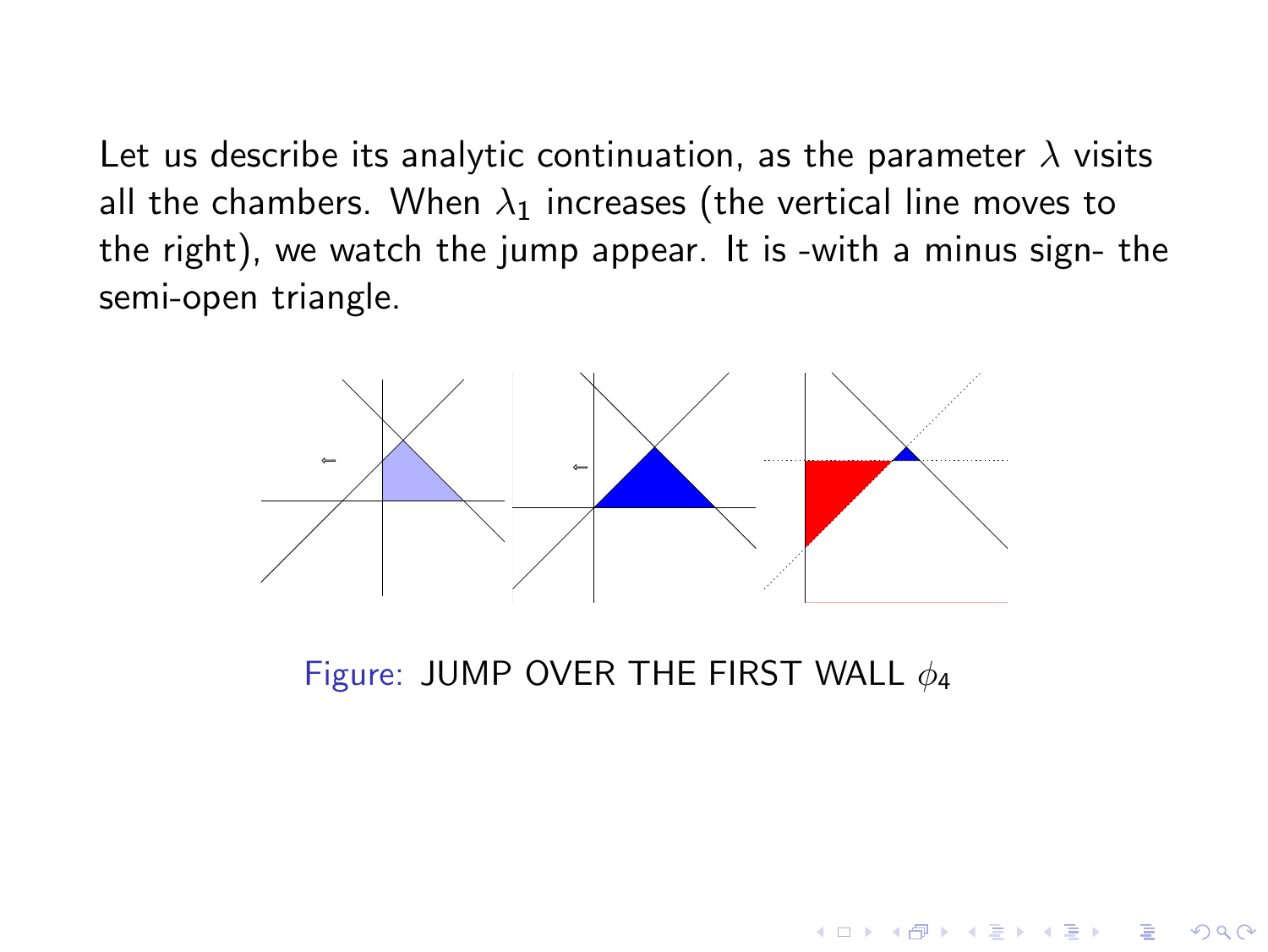We picture how vary the polytope turning in clockwise direction (there are some semi open pieces, and minus signs in red):



Figure: Turning around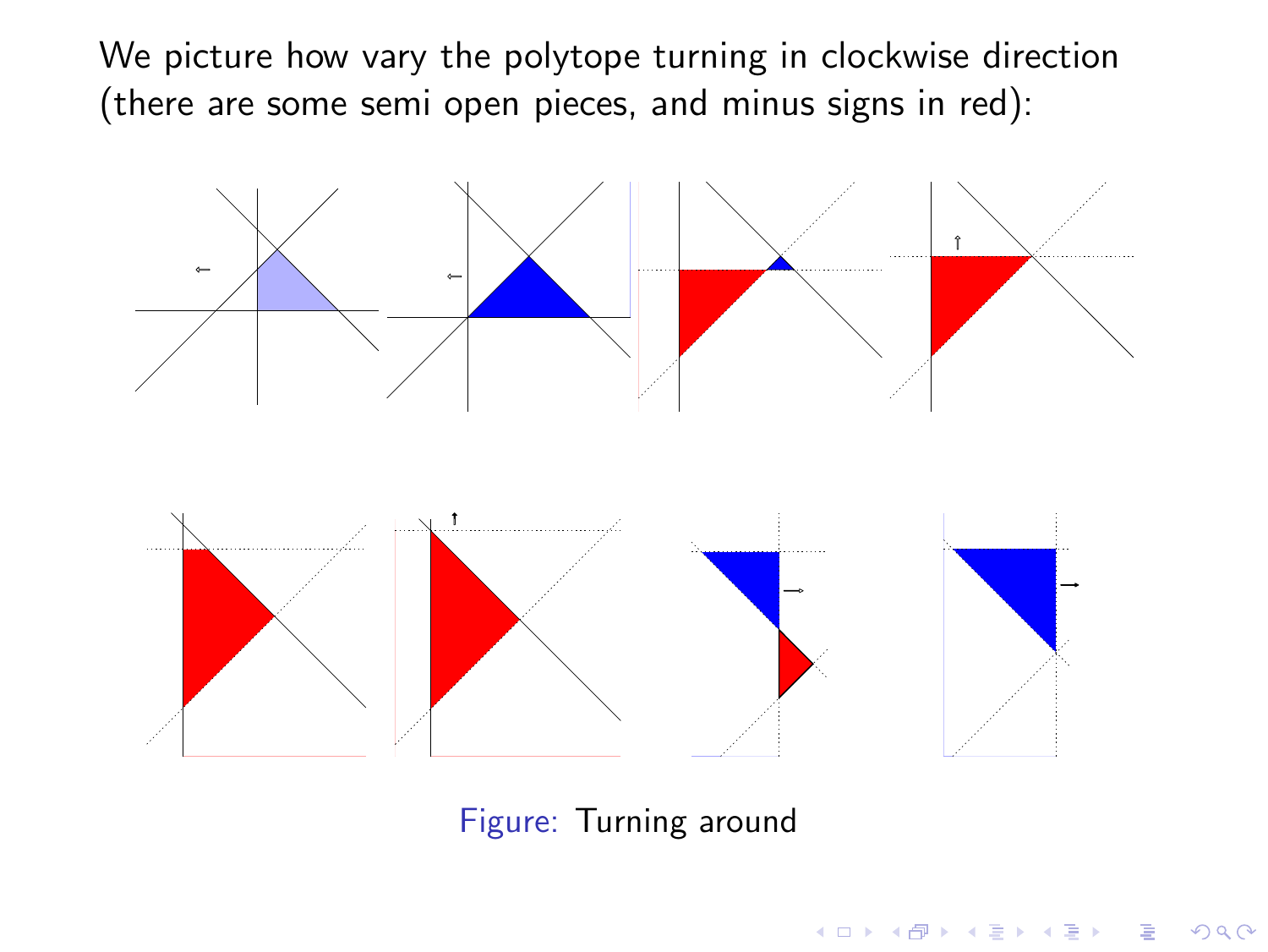Thus after one half turn, we go to  $-\lambda$ , and we picture the start and the end.



which is just the interior of the original polytope (turned by 180 degree rotation).

K ロ ▶ K @ ▶ K 할 > K 할 > 1 할 > 1 이익어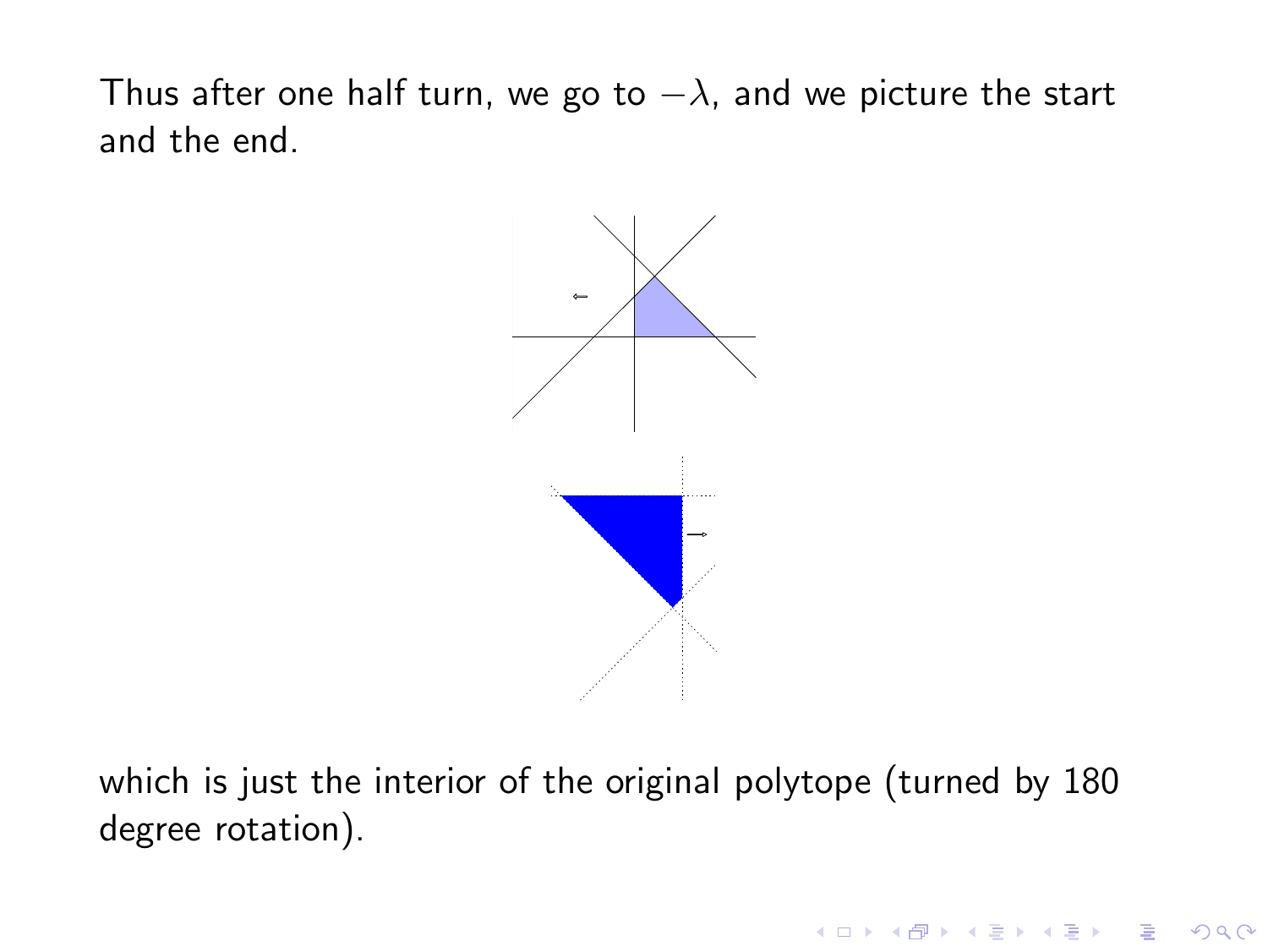We now give a description of how  $X(\Phi, C_{\Omega}, \lambda)$  varies when crossing a wall *W* .

Let  $C_0$ ,  $C_1$  be adjacent chambers. We assume  $C_0$  contained in the cone generated by the  $\phi_i.$ 

Define  $B \subset \{1, 2, \ldots, N\}$  to be the set of  $\phi_b$  such that  $\phi_b$  is (strictly) on the side of  $C_1$  with respect to the wall W. Let A be the complement of *B* in  $[1, 2, ..., N]$ . So  $A \cup B = \{1, 2, ..., N\}$ Remark that

$$
\{\phi_{a}, a \in A\} \cup \{-\phi_{b}, b \in B\}
$$

**YO A REPART ARM ADD** 

span a pointed cone.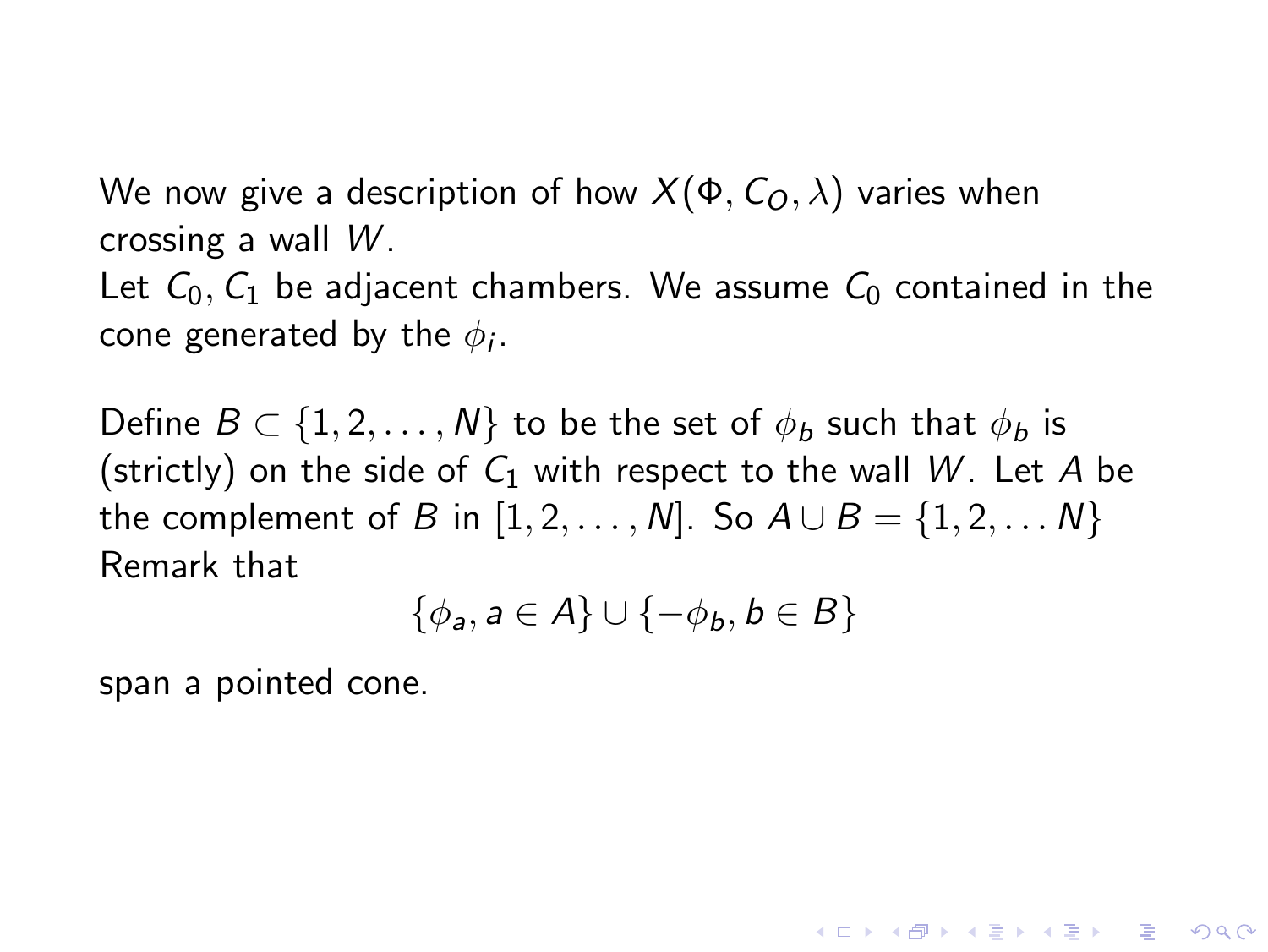## Theorem

*Or*

*For*  $\lambda \in C_1$ , an adjacent chamber, the analytic continuation is *given by the formula:*

$$
[X(\Phi, C_O)(\lambda)] = [\mathfrak{p}(\Phi, \lambda)] + (-1)^{|B|} [\mathfrak{q}(A, B, \lambda)].
$$

$$
\mathfrak{q}([1,2,\ldots,N],\emptyset,\lambda)+(-1)^{|B|}[\mathfrak{q}(A,B,\lambda)].
$$

Here  $[p(\Phi, \lambda)]$  is the polytope associated to  $\lambda$  for the chamber  $C_1$ : while  $[q(A, B, \lambda)]$  is also a polytope associated to the chamber  $C_1$ but for a system  $\Psi \subset \Phi \cup (-\Phi)$ , where some of the  $\Phi$  are reversed. (In the toric context where  $\Phi$  are integral vectors, would correspond to a change of complex structure on  $\mathbb{C}^N)$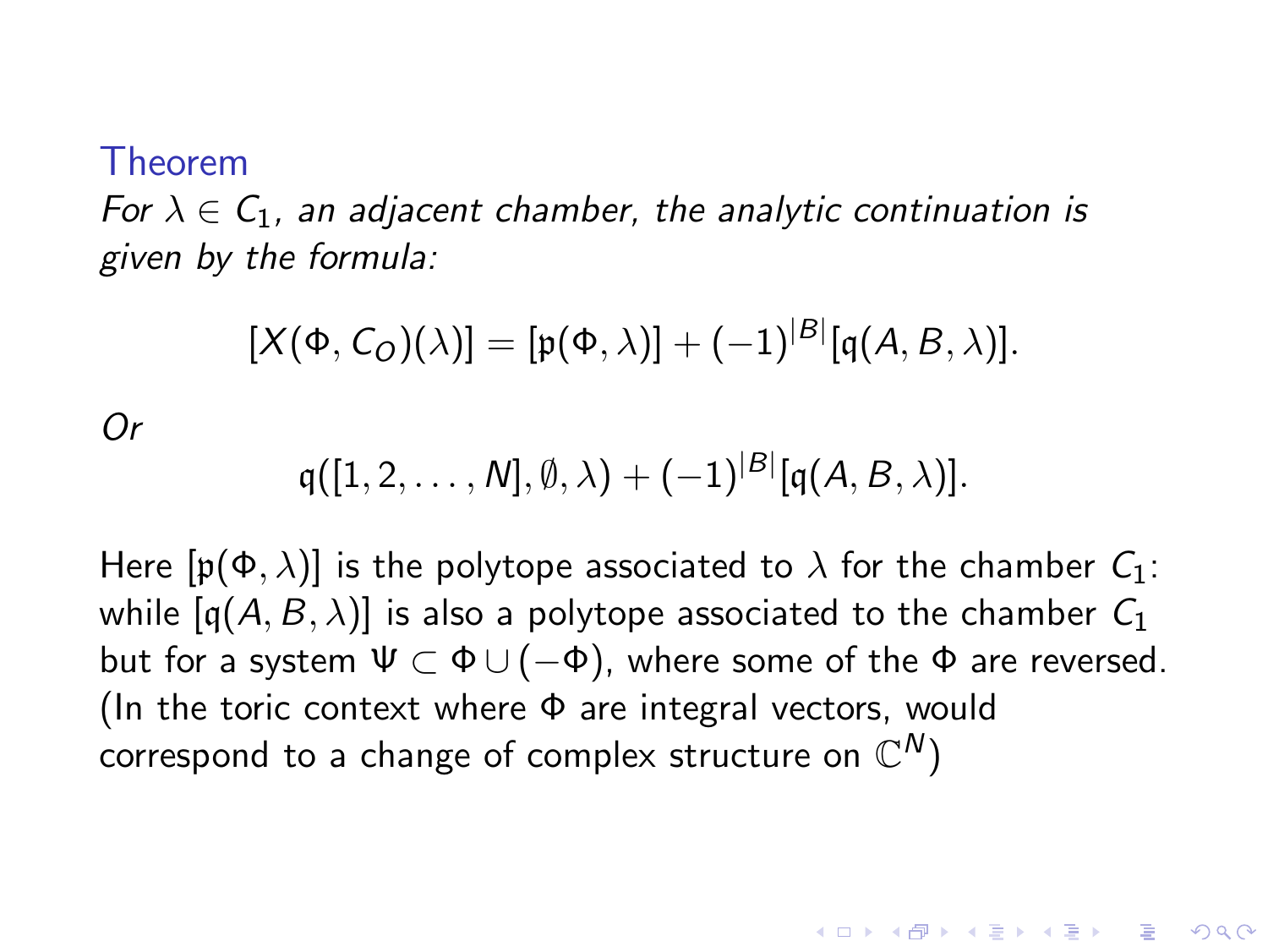In other-words, for  $\lambda \in C_1$ ,  $[X(\Phi, C_{\mathcal{O}})(\lambda)]$  is the "sum" of two bounded sets: the intersection of  $V(\lambda)$  with the positive quadrant and (with some sign) the (bounded) intersection of  $V(\lambda)$  with an explicit other semi-open quadrant. (The first set  $p(\Phi, \lambda)$  maybe empty, if  $C_1$  is not contained in the cone generated Φ)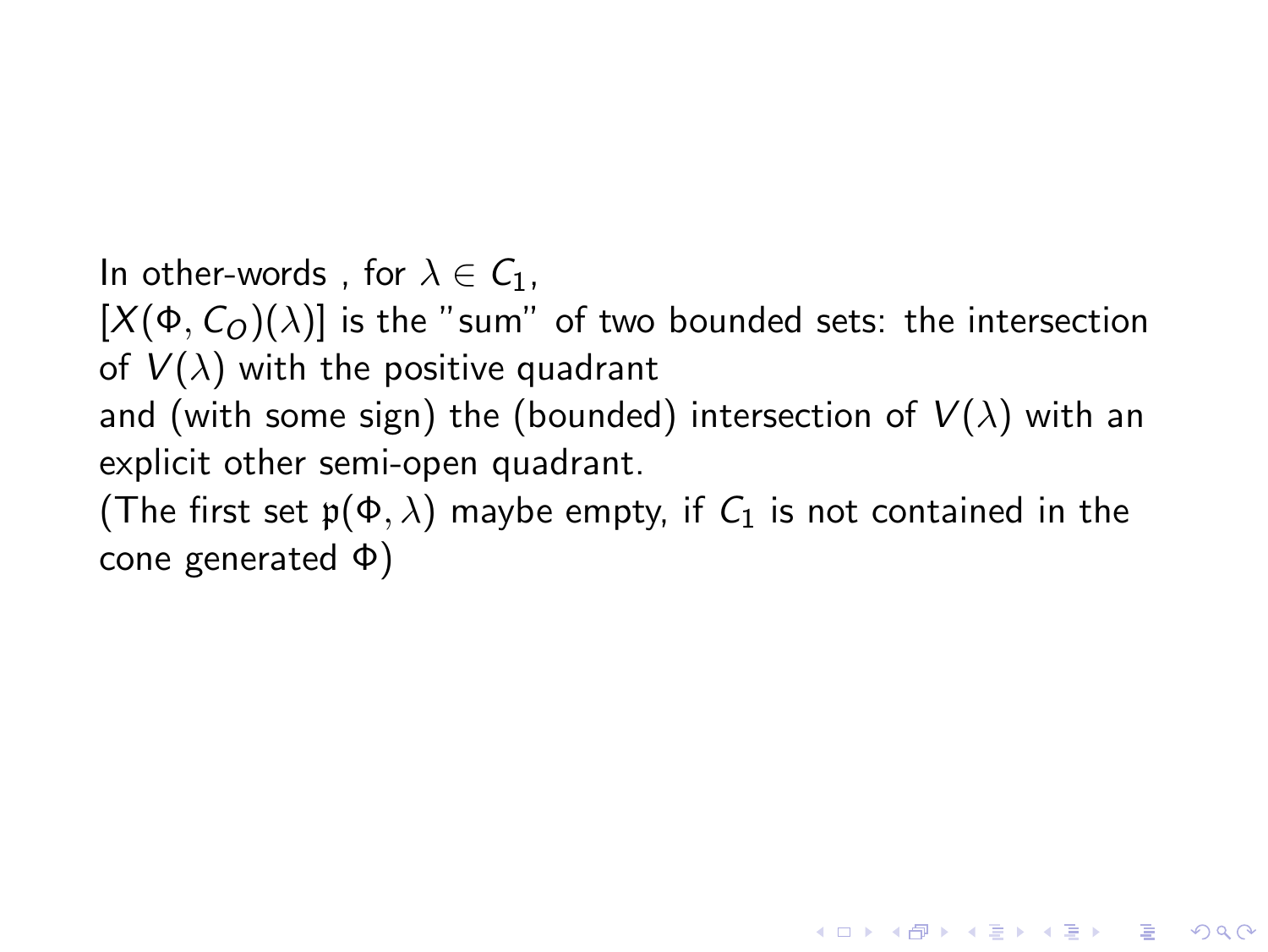This theorem is a rephrasing in a set theoretic manner the jump formula of Paradan for number of points in polytopes. It implies it. Maybe we can get more information on  $X(\Phi, C_{Q})(\lambda)$  for any  $\lambda$ , where the "zonotope" will appear: recall that the number of integral points in  $X(\Phi, C_0)(\lambda)$  is given by a quasi-polynomial formula if  $\lambda \in C_{\Omega} - Zontope(\Phi)$  (Szenes-Vergne). Here, we dont (yet) see this result.